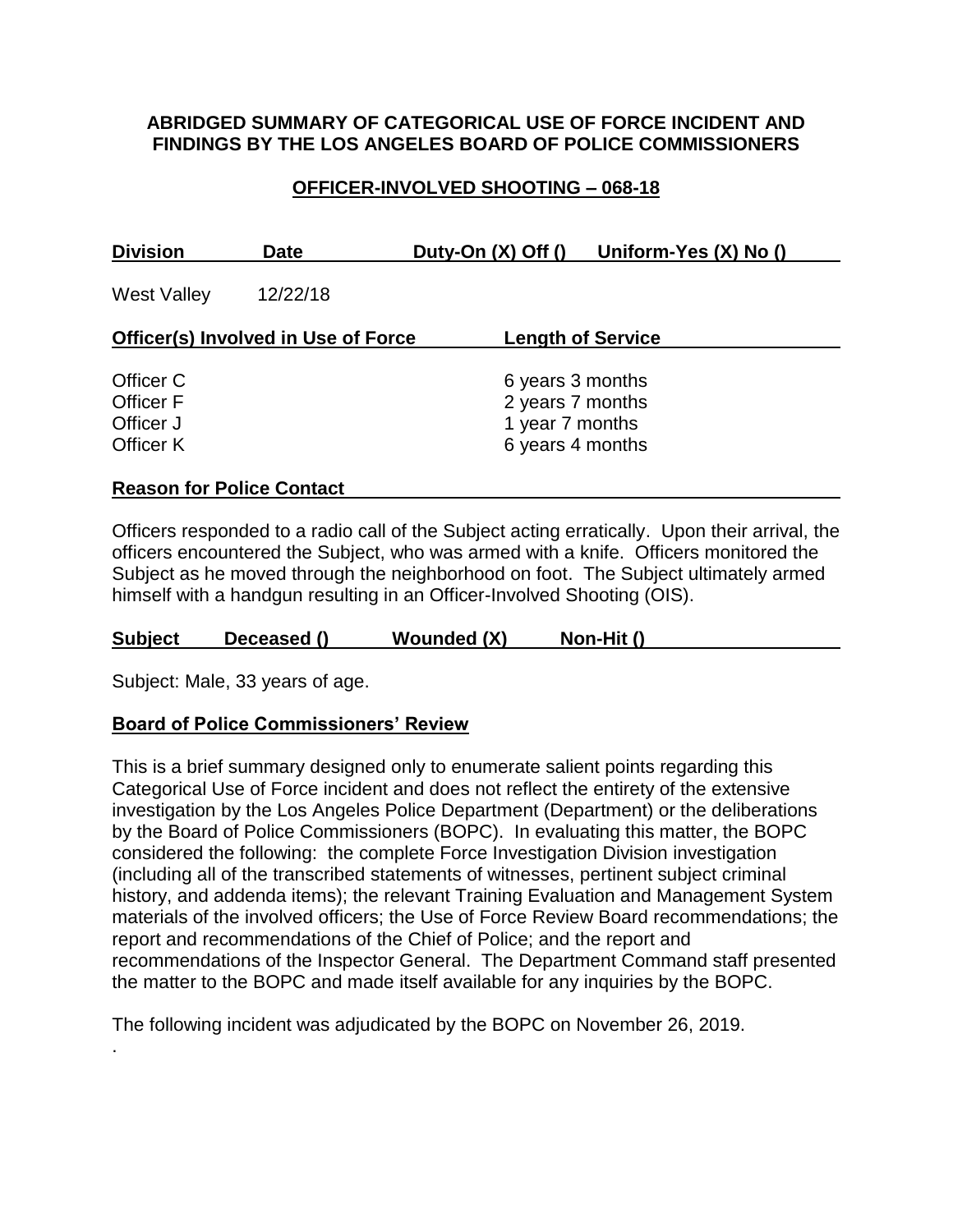### **Incident Summary**

Witness A observed the Subject acting erratically in the neighbourhood, banging on doors and paying close attention to children. Accordingly, Witness A believed the Subject was mentally disturbed or intoxicated. Witness A called 911 and reported her observations to the Emergency Board Operator (EBO) at Communications Division (CD).

CD assigned the call to Officers A and B. The comments of the call described the Subject as a male, mids 30s, with facial hair, wearing a black jacket and dark pants, appearing to be under the influence, and walking back and forth from house to house as he banged on the front doors.

Officers A and B showed themselves as Code-Six upon arriving in the area, and Officer A drove on side streets, at which point he/she and Officer B immediately saw the Subject walking toward them. Both officers recognized that the Subject matched the description of the suspect that had been provided in the broadcast. At the same time, Witness A and her family were driving west. As she drove past the officers, she identified the Subject to the officers.

Officer A turned the vehicle around and both officers activated their Body-Worn Video (BWV) cameras. They slowly followed the Subject, and according to the officers, the Subject alternated between a fast paced walk and a jog. Officer A attempted to gain the Subject's attention. The Subject did not respond to Officer A's voice or the fact that he was illuminated by the spot lights on the police vehicle; rather, he continued walking and/or jogging away from the officers.

Officers A and B both observed the Subject with an object in his hand. As the Subject continued to move through the neighborhood, Officer A observed the Subject discard an item onto the ground

Officer A drove past the discarded item, recognized it was a sheath and then observed that the Subject was holding a knife in his hand, which he/she communicated to Officer B.

Both Officers recognized that the Subject was now approaching Witness B.

Officer A accellerated forward while Officer B broadcast a request for an additional unit. Officer A exited his/her driver's door and unholstered his/her pistol, while Officer B exited the passenger side door. Both officers yelled commands at the Subject; however, he did not respond to their commands and continued to run through the residential neighborhood.

Immediately after exiting the police vehicle, Officer B broadcast a back up request for a male armed with a knife.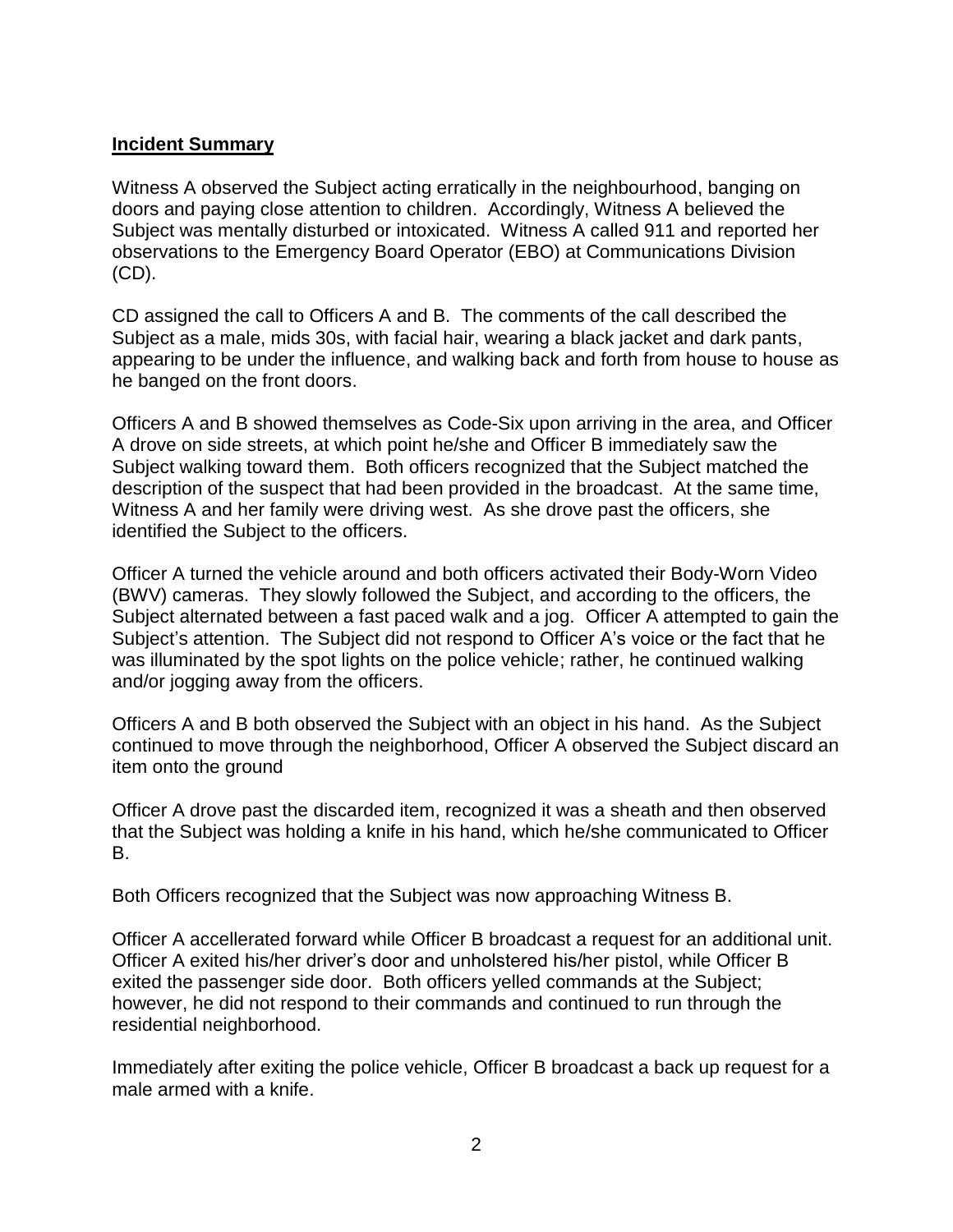Both officers, aware that the Subject was armed with a knife, were concerned that he would again approach a resident or possibly force entry into one of the many residences in the neighborhood. The officers elected to follow the Subject on foot and stay in containment mode until additional resources arrived with less-lethal force options.

Officers A and B continued to verbalize with the Subject as they followed him through the neighborhood and, as they did so, they continually updated CD as to their location. Officer A identified what he/she thought was a handgun in the Subject's right hand. Officer B could not see a handgun at this time.

Officer B unholstered his/her pistol and used the attached light to illuminate the Subject's position. Officer B did so until he/she lost sight of the Subject on a residential driveway. Officer B broadcast to CD that the Subject had gone into a backyard and that they were holding the perimeter.

Immediately following that broadcast, Officers C and D arrived at the location. Officers A and B updated Officers C and D regarding the Subject's last known location and description. They also informed the officers that the Subject was armed with a knife and that he may also have a pistol in his right hand. Officer C and D held their positions at the front of the residence while Officers A and B moved to cover one side of the perimeter. As the officers turned, Officer B heard the sound of a gate opening. Looking in that direction, Officer B saw the Subject exiting the gate and running. Officer B broadcast his/her observations to CD.

Officers E and F arrived on scene as Officer B gave the latest update. Officer F accelerated forward past Officers A and B until they caught up to the Subject who was still running. Officer F stopped his/her police vehicle in the street facing the same direction.

At about this time, Sergeant A and Officer G turned toward the Subject, who was running at him/her, and immediately stopped his/her police vehicle.

As the Subject continued running, he was between the two police cars and was clearly visible to the sergeant and officers who were positioned on both sides of him. Officers exited their vehicles and loudly verbalized their concern for crossfire, thereby alerting all the officers present. Sergeant A and Officers E and G identified the Subject as being armed with a pistol and unholstered their pistols as they sought cover behind their respective doors. Commands were given to the Subject to drop the weapons and stop. The Subject ignored those commands and continued to run past Sergeant A's police vehicle.

Officers A, B, C, D, E and Sergeant A continued to pursue the Subject. Sergeant A broadcast the Subject's location and direction of travel, and broadcast that the Subject appeared to have a gun in his hand.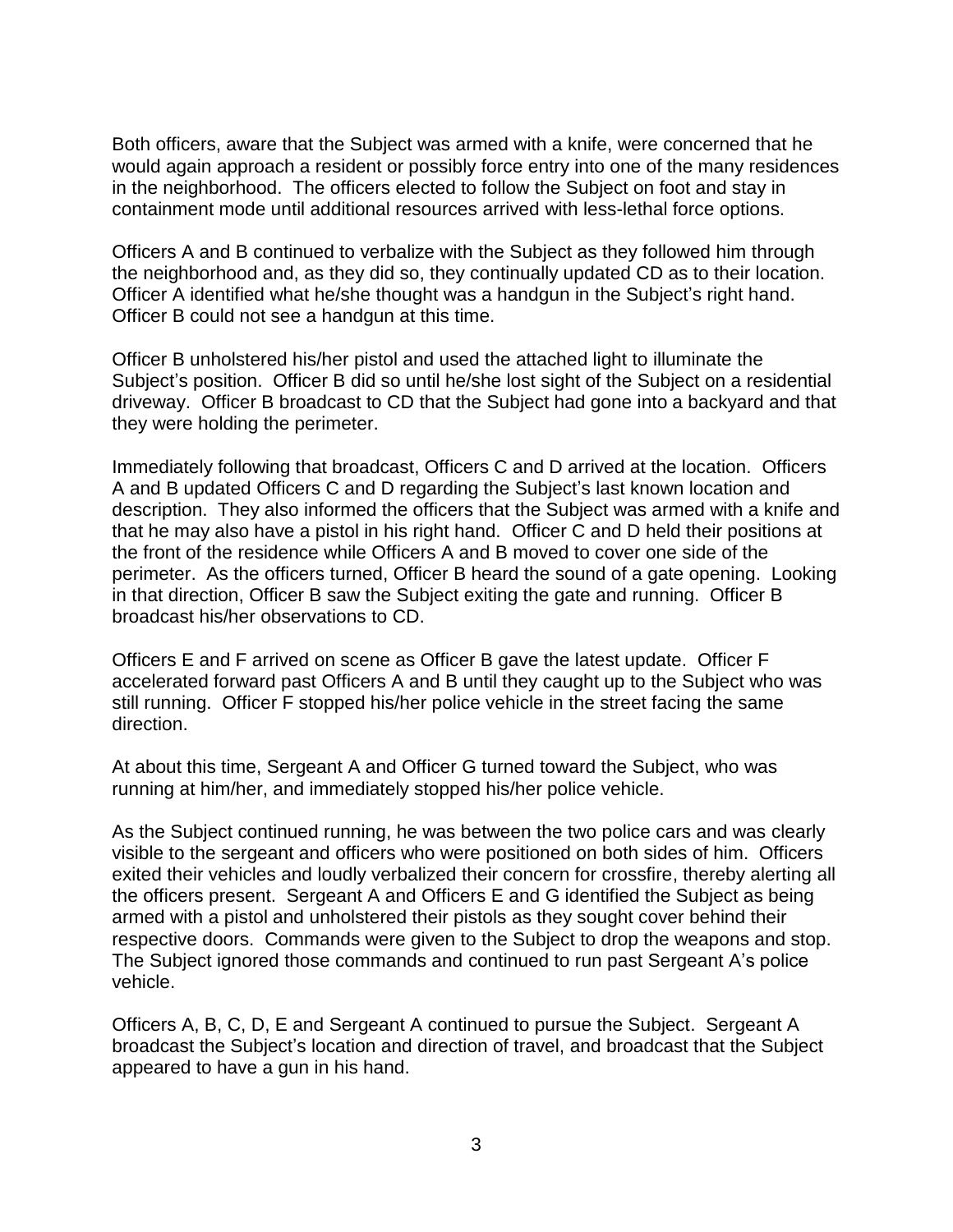Officers F and G were initially part of the group pursuing the Subject on foot; however Officer F returned to his/her police vehicle to retrieve his/her 40-Millimeter (mm) Less-Lethal launcher, and Officer G was directed by Sergeant A to return to their police vehicle and secure it.

As officers continued to pursue the Subject, the police helicopter (Air 16) arrived overhead and broadcast the Subject's direction of travel and his clothing description. As the Air Support Unit officers then began directing responding officers to strategic positions to facilitate the Subject's containment .

As the Subject continued to flee, he did not comply with the officers' commands to drop the gun, or to stop and get onto the ground.

The Subject was captured on residential surveillance video running with a pistol in his right hand and a knife in his left hand. Officer F, armed with the 40mm Less-Lethal Launcher, rejoined Sergeant A and the group of pursuing officers.

The Subject continued to ignore the orders of officers and turned into a cul-de-sac. The Subject approached a residential gate at one end of the cul-de-sac and attempted to access it as the officers pursuing on foot arrived. Sergeant A directed Officer H to drive his/her police vehicle forward to provide cover for the officers on foot. As Officer H did so, the officers followed alongside the police vehicle, utilizing it as cover, as it proceeded into the cul-de-sac.

As this was occurring, Officer J also pulled his/her police vehicle into the cul-de-sac. Numerous officers continued to order the Subject to stop and get on the ground; however, as depicted on BWV, the Subject ignored all commands.

Sergeant A directed Officer F to move forward and fire Less-Lethal munitions at the Subject. As Officer F moved forward, he/she warned the Subject that he/she was about to shoot him with the 40mm Launcher and that the Subject could be injured. However, as Officer F was taking aim, the Subject moved up the driveway of a residence and disappeared out of sight on the side of the house. Officer F did not fire at this time.

Officer K, who had seen the Subject walking up the driveway, joined Officer J on the driver's side of their police vehicle as Officer J assumed a cover position behind his/her open door. Both Officers J and K unholstered their pistols, as they believed the Subject was armed. As the Subject disappeared out of sight, Officer K recognized that the Subject was armed with a pistol and verbalized this to other officers at scene.

Upon seeing the Subject disappear along the side yard of the residence, Sergeant A broadcast that he/she wanted to set up a perimeter and contain the Subject in the back yard of the house.

Officer K redeployed to the passenger side of his police vehicle, took a two-handed shooting stance over the hood of his vehicle and focused his pistol on the last known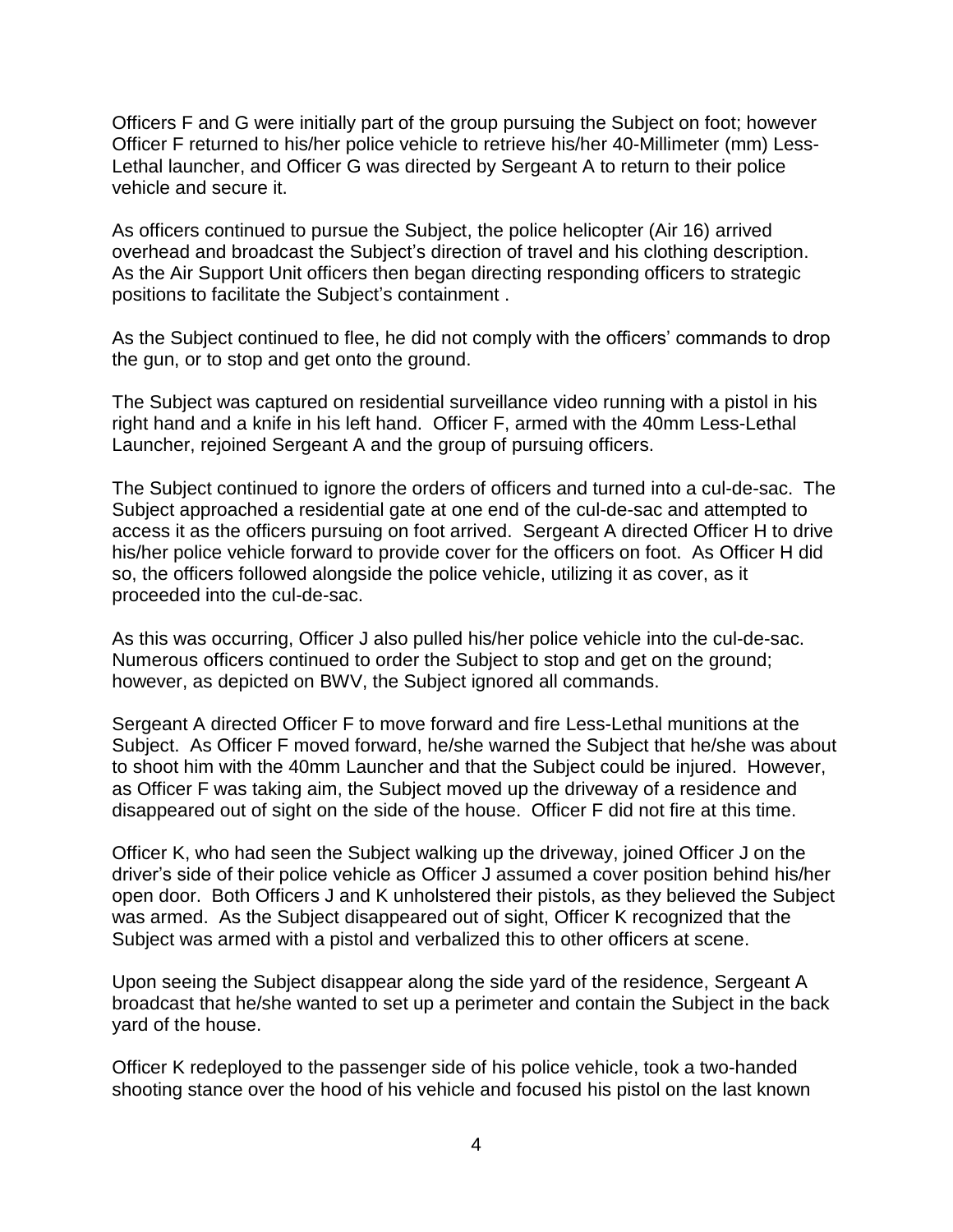location of the Subject. Officer F, armed with the 40mm Less-Lethal Launcher, took cover behind the right front fender of Officer H's police vehicle and focused on the garage/driveway area of the residence.

Air 16 began coordinating units into containment positions around this residence. In the meantime, the units in front of the residence held their positions and were supplemented by more officers.

Without warning, the Subject stepped out from one side of the house and walked in front of the garage door. According to officers, and as captured on a surveillance video, the Subject was holding a pistol in his right hand and a knife in his left hand.

According to Officer K, the Subject walked across the driveway with the pistol in his right hand. Officer K observed that the Subject held the pistol with his elbow bent at 90 degrees with his forearm parallel to the ground, thereby holding the pistol across his midsection with the muzzle pointed directly at him/her and other officers at the scene.

Officer K yelled for the Subject to drop his gun. The Subject did not respond to the command. Fearing the Subject was going to shoot him/her and his/her partner, Officer K fired two rounds at the Subject while he (the Subject) was at the base of the steps to the front porch. Officer K quickly assessed and, believing the Subject was still pointing the pistol in his direction, fired a third round.

According to Officer K, the Subject then moved toward the front door of the house and out of his line of sight. Officer K believed the Subject was attempting to gain entry into the house.

According to Officer F, he/she saw the knife in the Subject's hand and feared he was moving toward the front door of the residence with the intent to force entry into the residence. Officer F fired his/her first 40mm projectile at the Subject at approximately the same time that Officer K fired his/her third round. Officer F removed the fired cartridge from the launcher and inserted a fresh round. Officer F aimed for the mid section of the Subject and fired a second round. Neither round had any discernible effect on the Subject.

The Subject approached the front door of the residence and was captured by the surveillance video holding the knife in his left hand and the pistol in his right hand. He attempted to gain entry into the house by trying the door, but it was locked. The Subject then unsuccessfully attempted to force his way into the house by using the pistol as a striking device against the glass pane on the front door.

According to Officer J, he/she saw the Subject walking in front of the garage door pointing the pistol at officers. Officer J redeployed to the rear of his/her police vehicle and heard what he/she believed was an exchange of gunfire. Officer J did not see who was firing, but believed the Subject had fired at officers.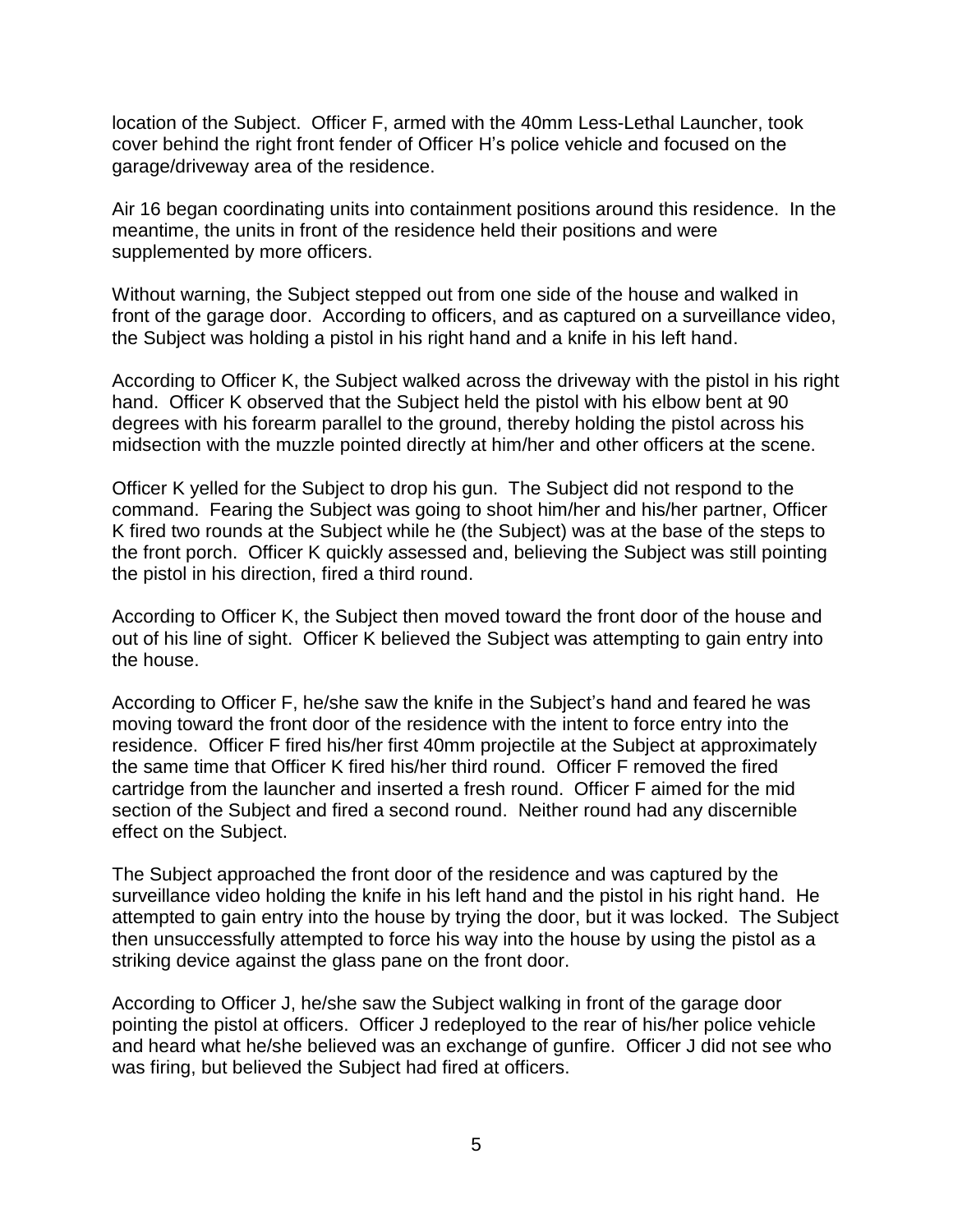Officer J heard officers stating that he (the Subject) was attempting to get into the house, and Officer J heard a loud "slamming" noise on the front door. He/she saw the Subject walking away from the front door and proceeding in front of the residence. Officer J's BWV depicts him/her seeking cover behind the right rear portion of a police vehicle and tracking the Subject as he walked away from the front door.

As captured on Officer J's BWV, the Subject momentarily paused and pointed the pistol in his/her direction. Believing the Subject was going to fire at him/her, Officer J fired one round from a standing two-handed shooting position from an approximate distance of 50 feet.

The Subject continued moving to a gate at one end of the residence. From there he was able to open the gate and access the backyard. When he did so, the officers lost sight of him. Sergeant A broadcast that shots had been fired.

Officer K believed the Subject may continue through the residences and volunteered to redeploy to contain the side of the perimeter. Sergeant A, not aware that Officers J and K had fired their pistols, approved the move.

Officers J and K were joined by Sergeant B who immediately identified them as being involved in the OIS and stayed with them until officers arrived to relieve them of their post. Once relieved of their post and no longer involved in the tactical aspects of the incident, Sergeant B obtained a Public Safety Statement (PSS) separately from both officers.

Sergeant C arrived and established a Command Post (CP) at the intersection. Sergeant C was joined by Sergeant D and several of the responding K9/Metropolitan resources.

A K9 search team supervised by Officer L was assembled for the purpose of locating the Subject. Officer M was designated as the officer responsible for deploying Less-Lethal force options during the search. Officer M obtained a 40mm Less-Lethal Launcher.

The team began their search of the back garden of the residence. They entered the side gate along the side of the house and immediately identified the Subject laying on the ground under a tree in the corner of the property. According to the search team, only the lower portion of the Subject's body was visible to the officers.

The search team obtained cover and began issuing commands for the Subject to stand up and show his hands. The officers advised the Subject they would get him medical attention. The commands were repeatedly given; however, the Subject gave no physical or verbal response to the officers.

According to Sergeant D, he/she joined the search team immediately after the Subject was located. Sergeant D utilized a bullhorn and issued commands to the Subject to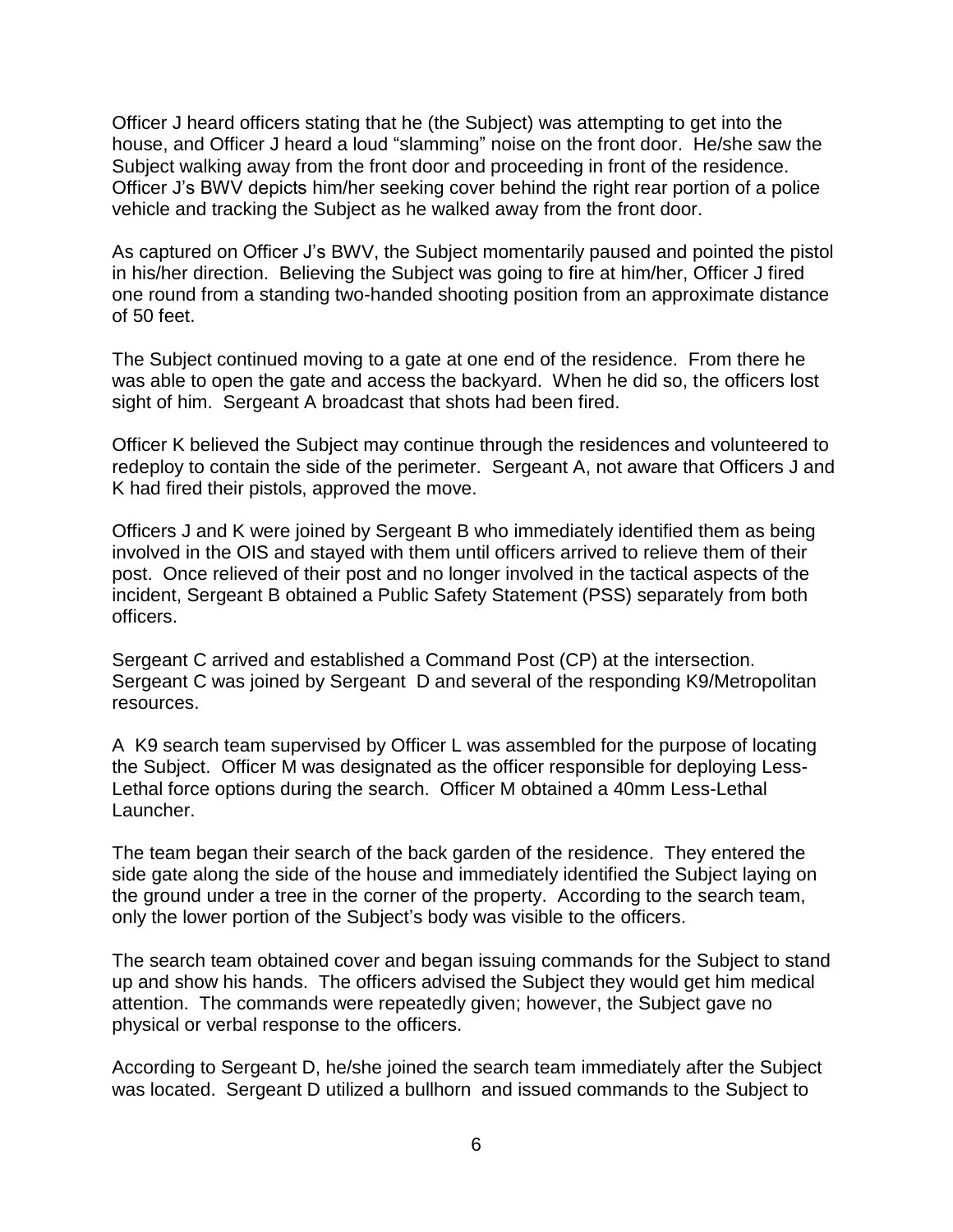gain his compliance; however, the Subject did not comply with the commands. According to the search team, they were unsure if the Subject was conscious or in medical distress. However, he was deemed unsafe to approach as they could not see both of his hands and believed he was still in possession of a pistol. A plan to utilize the Less-Lethal weapon to strike the Subject and solicit some indication he was or was not conscious was presented to the CP and approved by Sergeant C.

As captured on BWV, the Subject was warned that a 40mm round would be fired at him and it could cause injury. He did not respond. At that point, Officer L broadcast to officers in containment positions around the perimeter, alerting them that a Less-Lethal round was going to be fired.

Officer M fired the first of two 40mm rounds at the Subject. According to Officer M, the round grazed the Subject's right leg just above his knee, but did not elicit a response. Officer M fired a second 40mm round striking the Subject in the right knee. Both 40mm rounds were fired from an approximate distance of 55 feet.

The Subject responded to the second 40mm round fired and began to move; however, he did not comply with repeated commands to stand up and show his hands. Officers observed the Subject manipulating his waistband with his right hand and believed he had removed an item from his waistband.

A broadcast was made to alert officers on the perimeter that a bean bag shotgun was going to be fired. Officer M fired one bean bag round at the Subject, which struck the Subject in the inner right leg.

Sergeant D utilized the bullhorn to continue verbal efforts to gain the Subject's compliance. The Subject ignored the commands and began breaking the wooden fence adjacent to him. The Subject ultimately climbed under the fence into a small area that housed pool equipment.

The K9 search team maintained their positions around the Subject and continued their efforts to communicate with him. The commands were repeatedly given over the bullhorn in two languages. Although officers could see the Subject moving, he stayed within the pool equipment area and was non-compliant with their commands to come out and to show them his hands.

The area in which the Subject was concealed was small with high walls. As such, the officers' view of the Subject was obstructed. In addition, the Subject was believed to be armed with a pistol and a knife. The Subject was not complying with the officers' request to submit to arrest and was unsafe to approach; therefore, he was deemed to be a barricaded suspect. Metropolitan Division Special Weapons and Tactics (SWAT) was notified and initiated a response.

Dispatched as a compliment to the SWAT personnel were Los Angeles Fire Department (LAFD) Firefighter/Paramedics and A Crisis Negotiation Team (CNT).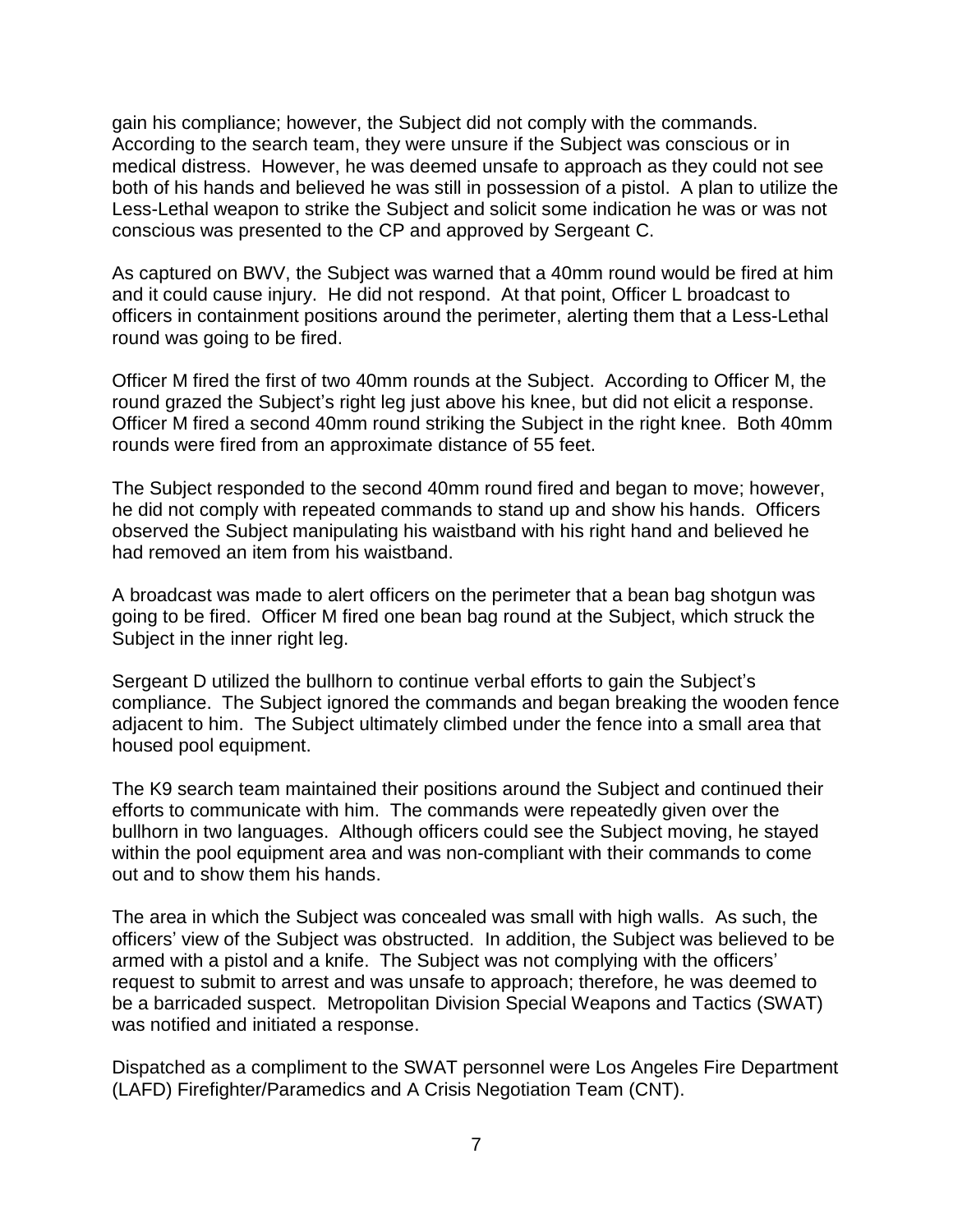After ongoing efforts to negotiate with the Subject, CNT determined that all efforts to communicate with the Subject had been exhausted and recommended that tactical options should be considered. Commander A, who was present at the CP, concurred with the assessment and authorized the addition of tactical considerations.

A plan to utilize CS gas was presented to the CP by Sergeant E and approved by Commader A. Prior to deploying the gas, the Subject was given an additional opportunity to surrender prior to the introduction of the gas. He was again warned that if he failed to comply with the officers' directions, force would be used and that the force could cause serious injury. All SWAT personnel donned their gas masks.

Officer N tossed a CS cartridge over the wall into the small area where the Subject had barricaded himself. As the gas was dispersing, the Subject was encouraged to exit the area with his hands up.

The Subject immediately responded to the CS gas and began to comply. The Subject was ordered to walk around the pool to an open pool gate by Sergeant E. When he arrived at the gate, the Subject was ordered down onto his knees and taken into custody without further incident.

## **Los Angeles Board of Police Commissioners' Findings**

The BOPC reviews each Categorical Use of Force incident based upon the totality of the circumstances, namely all of the facts, evidence, statements and all other pertinent material relating to the particular incident. In every case, the BOPC makes specific findings in three areas: Tactics of the involved officer(s); Drawing/Exhibiting of a firearm by any involved officer(s); and the Use of Force by any involved officer(s). Based on the BOPC's review of the instant case, the BOPC made the following findings:

# **A. Tactics**

The BOPC found Officer E's tactics to warrant Administrative Disapproval and Sergeants A, C, and D, along with Officers A, B, C, D, F, J, K, and M's tactics to warrant a Tactical Debrief.

# **B. Drawing and Exhibiting**

The BOPC found Sergeant A, along with Officers A, B, C, D, E, J, and K's drawing and exhibiting of a firearm to be In Policy.

# **C. Less- Lethal Use of Force**

The BOPC found Officers F and M's less-lethal use of force to be In Policy.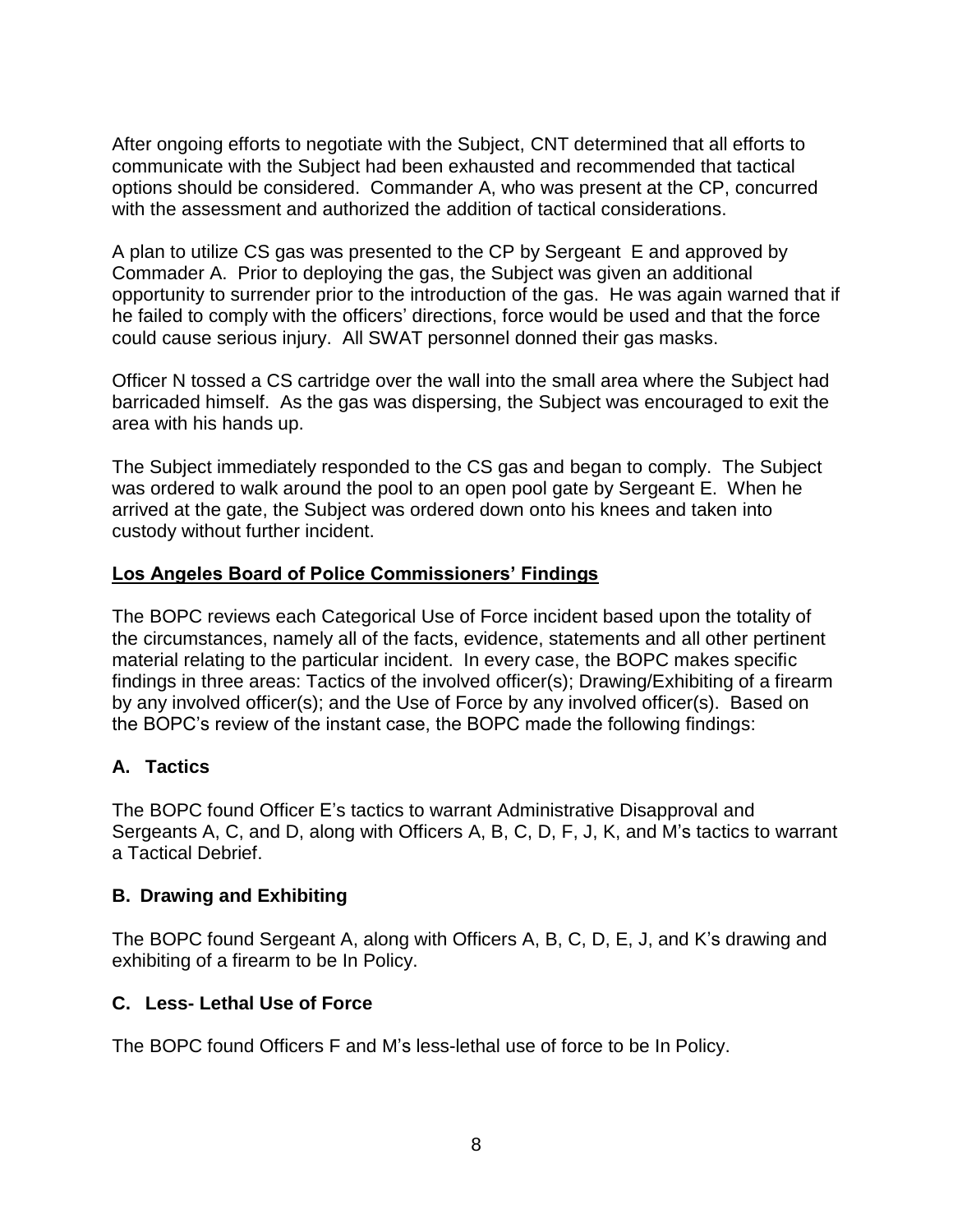## **D. Lethal Use of Force**

The BOPC found Officers J and K's lethal use of force to be In Policy.

### **Basis for Findings**

In making its decision in this matter, the Commission is mindful that every "use of force by members of law enforcement is a matter of critical concern both to the public and the law enforcement community. It is recognized that some individuals will not comply with the law or submit to control unless compelled to do so by the use of force; therefore, law enforcement officers are sometimes called upon to use force in the performance of their duties. It is also recognized that members of law enforcement derive their authority from the public and therefore must be ever mindful that they are not only the guardians, but also the servants of the public. The Department's guiding value when using force shall be reverence for human life. Officers shall attempt to control an incident by using time, distance, communications, and available resources in an effort to de-escalate the situation, whenever it is safe and reasonable to do so. When warranted, Department personnel may objectively use reasonable force to carry out their duties. Officers who use unreasonable force degrade the confidence of the community we serve, expose the Department and fellow officers to legal and physical hazards, and violate the rights of individuals upon whom unreasonable force is used. Conversely, officers who fail to use force when warranted may endanger themselves, the community and fellow officers." (Use of Force Policy, Los Angeles Police Department Manual.)

The Commission is cognizant of the legal framework that exists in evaluating use of force cases, including the United States Supreme Court decision in Graham v. Connor, 490 U.S. 386 (1989), that:

"The reasonableness of a particular use of force must be judged from the perspective of a reasonable officer on the scene, rather than with the 20/20 vision of hindsight. The calculus of reasonableness must embody allowance for the fact that police officers are often forced to make split-second judgments – in circumstances that are tense, uncertain and rapidly evolving – about the amount of force that is necessary in a particular situation."

The Commission is further mindful that it must evaluate the actions in this case in accordance with existing Department policies. Relevant to our review are Department policies that relate to the use of force:

Law enforcement officers are authorized to use deadly force to:

- Protect themselves or others from what is reasonably believed to be an imminent threat of death or serious bodily injury; or
- Prevent a crime where the subject's actions place person(s) in imminent jeopardy of death or serious bodily injury; or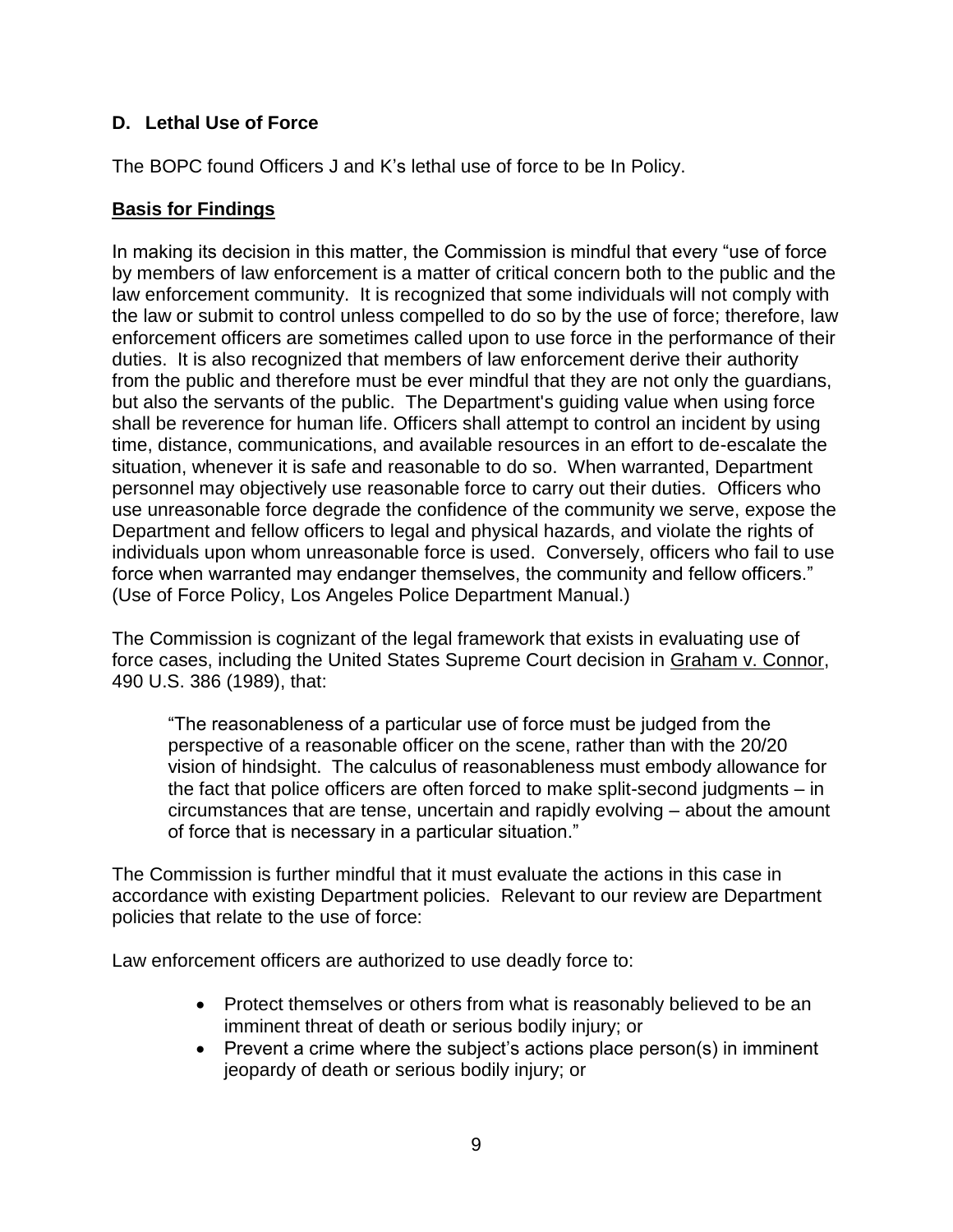• Prevent the escape of a violent fleeing felon when there is probable cause to believe the escape will pose a significant threat of death or serious bodily injury to the officer or others if apprehension is delayed. In this circumstance, officers shall to the extent practical, avoid using deadly force that might subject innocent bystanders or hostages to possible death or injury.

The reasonableness of an Officer's use of deadly force includes consideration of the officer's tactical conduct and decisions leading up to the use of deadly force. (Use of Force Policy, Los Angeles Police Department Manual.)

An officer's decision to draw or exhibit a firearm should be based on the tactical situation and the officer's reasonable belief that there is a substantial risk that the situation may escalate to the point where deadly force may be justified. (Los Angeles Police Department Manual.)

Tactical de-escalation involves the use of techniques to reduce the intensity of an encounter with a Subject and enable an officer to have additional options to gain voluntary compliance or mitigate the need to use a higher level of force while maintaining control of the situation. Tactical de-escalation does not require that an officer compromise his or her safety or increase the risk of physical harm to the public. De-escalation techniques should only be used when it is safe and prudent to do so. (Tactical De-Escalation Techniques, October 2016.)

## **A. Tactics**

## **Tactical De-Escalation**

• Tactical de-escalation does not require that an officer compromise his or her safety or increase the risk of physical harm to the public. De-escalation techniques should only be used when it is safe and prudent to do so.

The primary officers had been regular partners for approximately two years and had previously discussed tactics including contact and cover, tactical de-escalation, suspects armed with knives, foot pursuits, Less-Lethal force options, requesting additional resources and radio communications.

In this case, the officers responded to the area of the radio call and observed an individual walking in the opposite direction on the sidewalk. The officers noted that the individual matched the description of the suspect that was provided in the comments of the radio call. One of the officers illuminated the Subject with his flashlight and briefly verbalized with him in an attempt to get the Subject's attention, establish lines of communication and conduct a consensual encounter. The Subject reacted by running away from the officers. The officers continued to assess the situation as they followed the Subject in their police vehicle. One of the officers observed that the Subject was holding a knife in his hand and was approaching a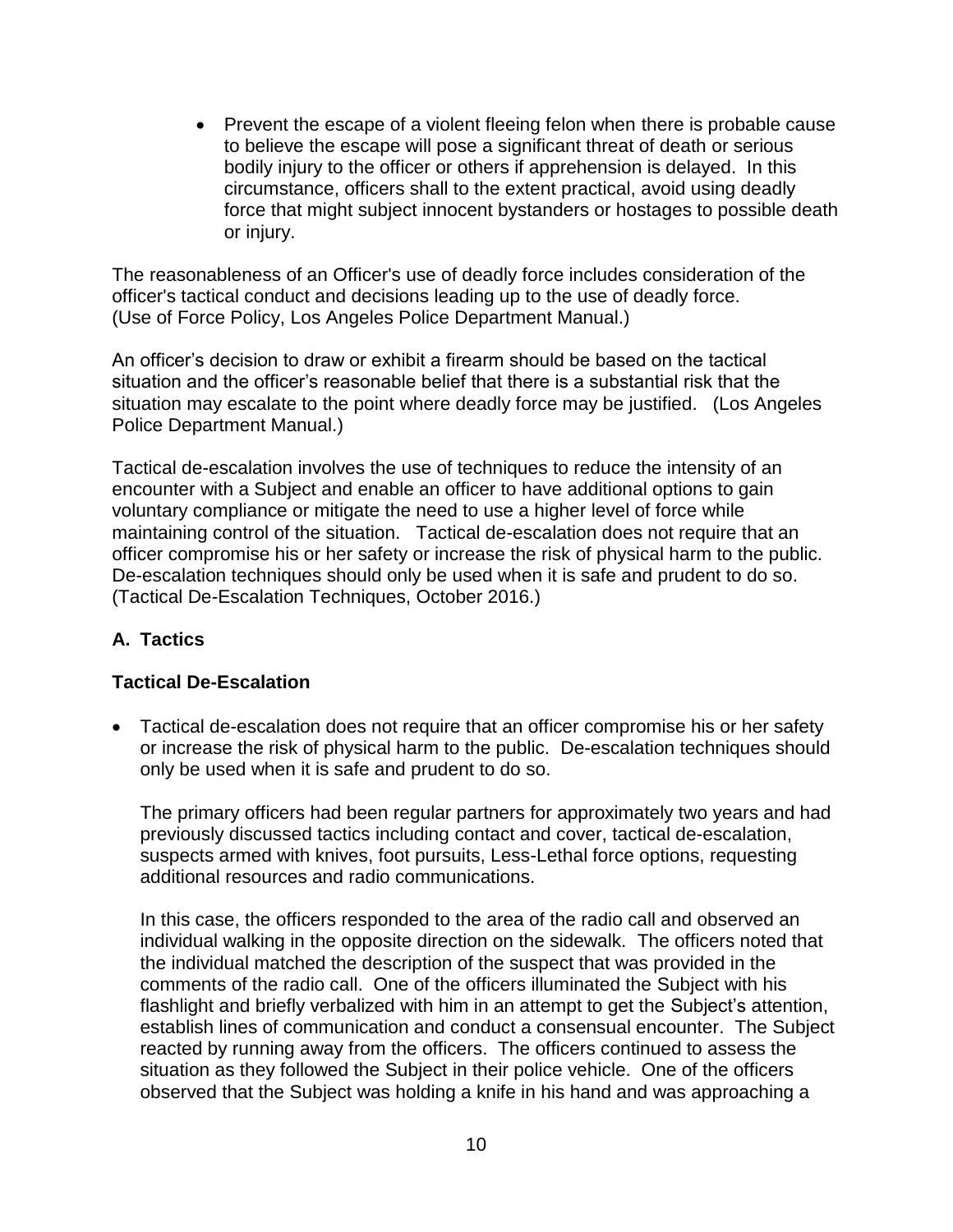female citizen who was standing in the driveway of her residence. The officer immediately communicated his/her observation to his/her partner. As the Subject continued to approach the female citizen, the officers immediately stopped their police vehicle, exited and one of the officers requested an additional unit. One of the officers then gave the Subject commands to show his hands. The Subject did not comply with the commands and continued to run away from the officers. One of the officers immediately upgraded the request to a back-up and together, the officers followed the Subject on foot in containment mode. One of the officers then broadcast a description of the Subject and his direction of travel.

The officers continued to follow the Subject on foot, as they utilized time and clear lines of communication in an attempt to gain the Subject's compliance and resolve the situation peacefully, without using force. The Subject did not comply with their commands and continued to flee. At this point, additional resources arrived, including additional units, a supervisor and an air unit. As the Subject continued to flee, the supervisor observed that the Subject was also holding a handgun in his right hand and broadcast this information. The officers and supervisor continued to follow the Subject on foot, in containment mode, as the supervisor communicated with the officers on the ground and with the air unit to track and contain the Subject.

The officers, supervisor, and air unit tracked the Subject to a cul-de-sac, where the Subject ran to the rear of a residence and out of view. The officers and supervisor assumed positions of cover in front of the residence as they communicated to establish lethal and Less-Lethal cover options. As the supervisor was assessing the situation and communicating with the air unit to establish a perimeter, the Subject exited from the rear of the residence, still armed with a knife and a handgun, and began to walk across the driveway of the residence. As the Subject attempted to enter the front door of the residence, the officers gave him numerous commands to stop and drop the weapons. The Subject did not comply with the commands and pointed the handgun in the direction of the officers. Faced with an imminent threat of serious bodily injury or death, one of the officers utilized Less-Lethal force and two officers utilized lethal force to stop the deadly threat.

After the OIS, the Subject fled on foot into the back yard of the residence. The supervisor broadcast a help call and continued to communicate with the air unit to establish perimeter containment of the residence.

After a perimeter was established, Metropolitan Division K9 resources arrived and located the Subject hiding beneath a tree in the back yard of the residence. The K9 supervisor and officers assessed the situation, communicated their observations to each other and assigned individual roles and responsibilities. The K9 officers and supervisor then utilized time and clear lines of communication in an attempt to deescalate the situation, gain the Subject's compliance and resolve the situation peacefully, without using force. The K9 officers and supervisor were very empathetic to the Subject and continuously advised him that they were not going to hurt him and wanted to get him medical treatment. The Subject did not comply with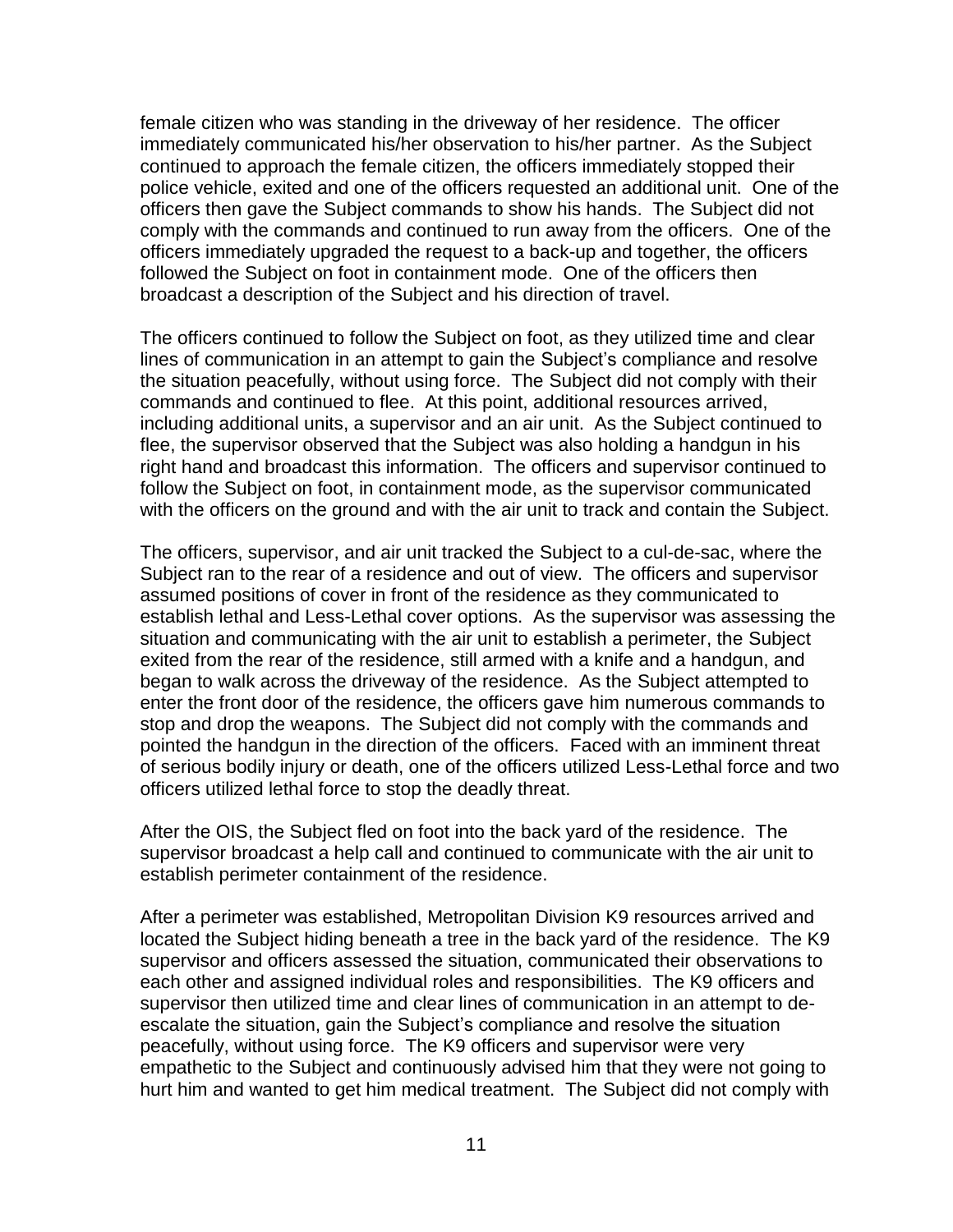their commands and the K9 officers and supervisor observed that the Subject was not moving and although he still posed an immediate threat of violence or physical harm, he was possibly severely injured. At this point, the K9 supervisor ensured that an RA was staged nearby and, with the approval of the IC, formulated a tactical plan to utilize Less-Lethal munitions to determine if the Subject was actually incapacitated or if he was attempting to bait the officers into approaching his location.

After the Less-Lethal munitions were deployed, the Subject crawled under a wooden fence into an enclosure that housed pool equipment. The K9 officers and supervisor continued to utilize time and clear lines of communication, in two languages, in an attempt to de-escalate the situation, gain the Subject's compliance and resolve the situation peacefully, without using additional force. The Subject did not comply with their continued commands to surrender. After approximately 25 minutes, the K9 supervisor determined that the Subject met the criteria of an barricade and requested that Metropolitan Division SWAT resources respond to the scene. As the K9 officers and supervisor awaited the arrival of SWAT personnel, they continued their attempts to communicate with the Subject for an additional 70 minutes without success.

Upon the arrival of SWAT personnel, a tactical plan was formulated to utilize a robot to remotely open lines of communication between CNT personnel and the Subject. During this time, medical personnel were staged at the scene in order to minimize the time needed to deploy medical personnel. Despite their efforts in both languages, CNT personnel were not able to establish a dialogue with the Subject.

After approximately two hours, SWAT and CNT personnel exhausted all their efforts to communicate with the Subject and get him to surrender peacefully. At this time, the SWAT supervisors considered deploying a Sting Grenade to get the Subject to exit the enclosure and surrender. However, after further evaluation, they decided not to utilize the Sting Grenade and subsequently formulated a tactical plan to deploy a chemical agent into the wooden pool equipment enclosure in an effort to gain the Subject's compliance. After receiving approval from the IC, SWAT personnel deployed the chemical agent into the enclosure. Once the chemical agent was deployed, SWAT personnel continuously communicated with the Subject to exit the enclosure and surrender peacefully. The Subject complied with the commands and was taken into custody without further incident.

- In evaluating this incident, the BOPC noted the following tactical considerations:
	- **1. Situational Awareness** (Substantial Deviation Officer E)

Officer E re-deployed to a position of cover, which was in between the Subject's position and the position of other officers who were providing lethal cover.

Officers, when faced with a tactical incident, improve their overall safety by their ability to recognize an unsafe situation and work collectively to ensure a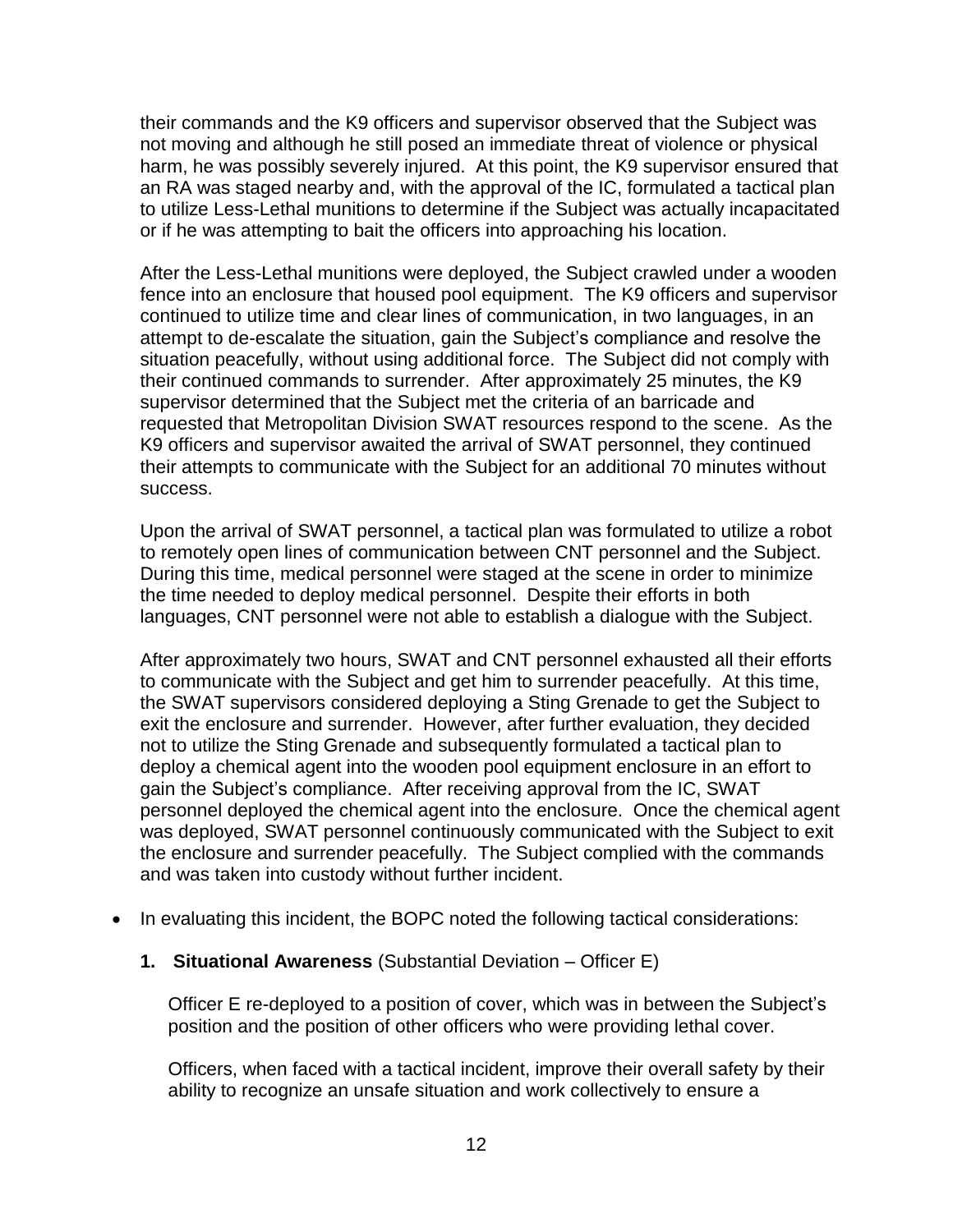successful resolution. The ability to adjust to a tactical situation ensures minimal exposure to the officers.

In this case, the BOPC was critical of Officer E's decision to re-deploy to a position in the foreground of the officers who had their service pistols pointed in his/her direction. Officer E's actions caused a lethal cover officer to have to lower their weapon or risk striking Officer E in the event that lethal force was necessary. Consequently, Officer E's positioning had the effect of limiting the force options available to other officers. Additionally, the BOPC noted that Officer E did not communicate his/her intentions to fellow officers, nor did his/her actions gain or provide any significant tactical advantage to the collective efforts of the officers at scene.

Based upon the totality of the circumstances, the BOPC determined that Officer E's actions significantly compromised his/her safety, as well as placed himself/herself and his/her fellow officers at a significant tactical disadvantage and therefore were a substantial deviation, without justification, from approved Department tactical training.

• The BOPC also considered the following:

**Securing of Police Vehicle -** The FID investigation revealed that Officer A left his/her police vehicle unsecured when he/she and his/ her partner exited to pursue the Subject. While this incident was fluid and dynamic, the security of police vehicles is an important component of officer safety as there are tools and weapons in police vehicles that could be accessed by unauthorized persons.

**Tactical Communication -** The FID investigation revealed that during the foot pursuit, Officer A observed that the Subject was holding a dark object in his right hand and believed it was a handgun. Although Officer A communicated his/her observation to his/her partner, he/she did not broadcast this information to the responding units. Officer A was reminded that when tactically feasible, it is important to communicate relevant observations so that responding personnel have an optimal understanding and situational awareness of the tactical incident.

The FID investigation revealed that Officer E did not advise his/her fellow officers that he/she was going to re-position a police vehicle that they were using for cover. In this case, Officer E re-positioned the police vehicle so the front of the police vehicle would face towards the residence, where the Subject was located. Officer E recognized that SUV police vehicles have a higher profile and it can provide cover to more officers with the doors open and when oriented toward a Subject. Unfortunately, some officers were momentarily left without cover during the tactical situation when Officer E re-positioned the police vehicle without informing them of his/her intentions. Although the BOPC understood the motivation behind Officer E's decision to re-position the police vehicle, the BOPC would have preferred that he/she had communicated his/her intentions to the officers before he/she actually re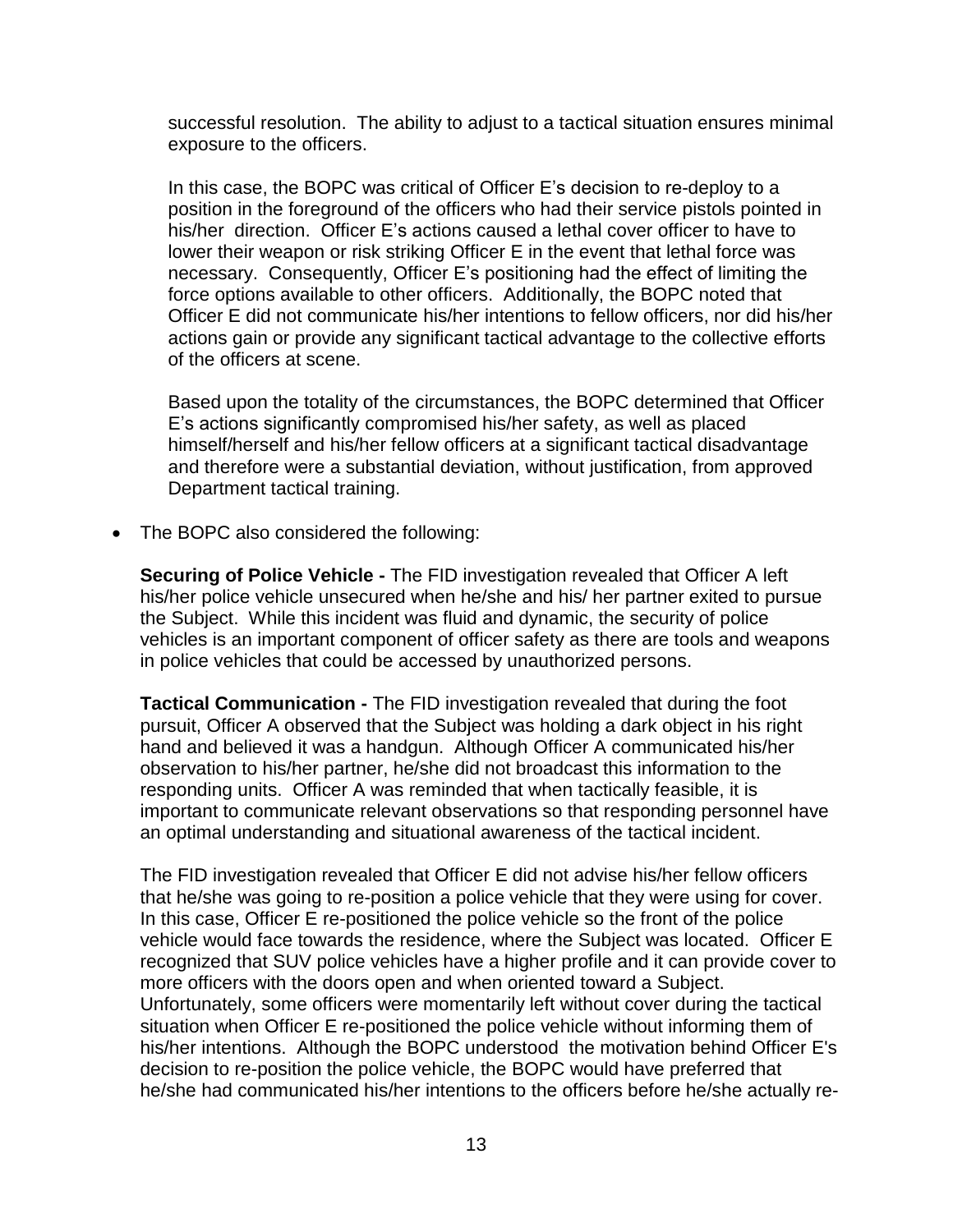positioned the vehicle so they could work together as a team and to optimize their situational awareness and the use of available cover.

The FID investigation also revealed that Officer B incorrectly broadcast his/her location when he/she requested an additional unit and a back-up. Officer B was reminded of the importance of maintaining constant awareness and broadcasting the correct location to ensure responding units arrive in a timely manner.

Additionally, the FID investigation revealed that Sergeant A drove toward the Subject and the pursuing officers running in his/her direction. Although the involved supervisor immediately recognized the potentially unsafe tactical situation and made the necessary adjustments, Sergeant A was reminded that it is important to monitor the direction of travel of a foot pursuit to ensure his/her approach does not place himself/herself or other officers at a tactical disadvantage.

**Non-Conflicting Simultaneous Commands –** The FID investigation revealed that officers gave simultaneous commands to the Subject during the foot pursuit as well as when the foot pursuit terminated. Although the commands were non-conflicting, the officers were reminded that simultaneous commands can sometimes lead to confusion and non-compliance.

**Utilization of Cover –** The FID investigation revealed that during the slow-moving foot pursuit, multiple officers tracked the Subject while running in the roadway without the benefit of cover. Although the officers were continuously communicating as they attempted to maintain visual contact with the Subject, the officers were to be reminded of the importance of utilizing cover or placing barriers between themselves and the Subject when involved in a tactical situation involving a Subject armed with a knife or a handgun. The BOPC opined that the lack of cover was not a deviation from approved tactical training, as the Subject's constant movement created a fluid and dynamic situation, which inhibited the officers' ability to utilize available cover.

**Protocols Subsequent to a CUOF Incident –** The FID investigation revealed that after the Subject ran into the rear yard of the residence, Officers J and K volunteered to redeploy to a position on the perimeter. At that time, the officers did not advise Sergeant A that they were involved in an OIS. Sergeant A was unaware that the officers had discharged their service pistols and approved their request. A review of the officers' BWV reflects that they did not discuss the incident and subsequently advised Sergeant B of their involvement in the OIS. Although the BOPC understood that this was a dynamic and ongoing tactical situation and the officers were concerned with the containment of an armed Subject in a residential neighborhood, the officers were reminded of their responsibility to report their involvement in an OIS to a Department supervisor in a timely manner so that supervisory personnel can appropriately assess the situation and provide appropriate command and control.

**Preservation of Evidence –** The FID investigation revealed that Officer F placed an expended 40mm Less-Lethal Launcher casing in his/her uniform pant pocket at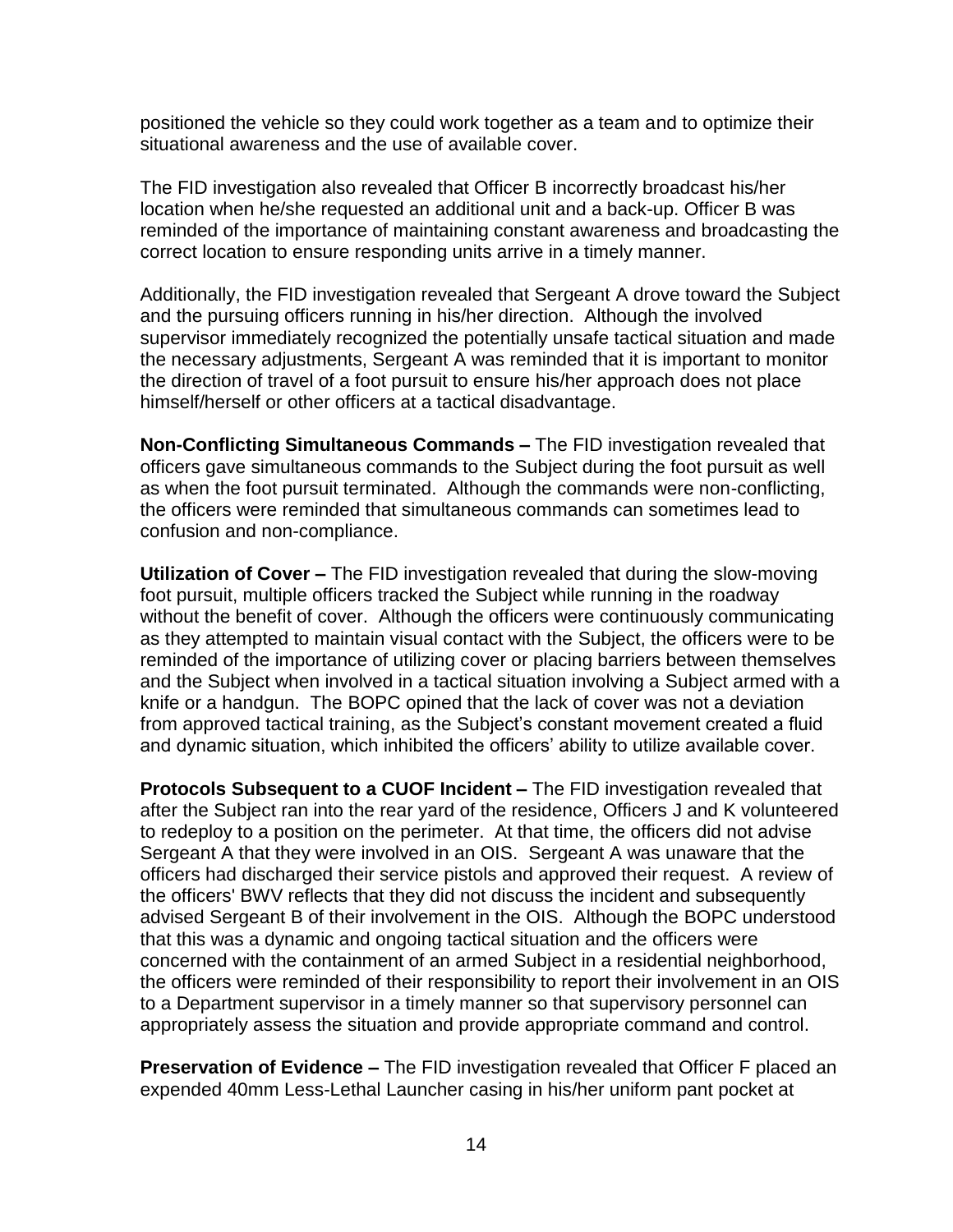some point during the incident. According to Officer F, he/she could not recall if he/she picked it up from the roadway or placed it there while reloading. Officer F was reminded that whenever tactically feasible, it is preferable to leave evidence undisturbed during a Categorical Use of Force until FID investigators can properly document and preserve the scene.

### • **Command and Control**

In this case, Sergeant A responded to the scene and was faced with an ongoing and dynamic tactical incident involving a slow-moving foot pursuit through a residential neighborhood of a Subject armed with a knife. Sergeant A immediately exited his/her police vehicle and observed that the Subject was armed with a handgun, in addition to the knife. Sergeant A broadcast this information to alert officers at the scene as well as responding officers of the additional weapon. Sergeant A then appropriately assumed the role of the IC and joined the foot pursuit as the Subject continued to flee through the neighborhood.

As the IC, Sergeant A communicated with both the officers on the ground as well as with the air unit to track and contain the Subject. As the officers followed the Subject into a cul-de-sac, Sergeant A directed a responding unit to drive the police vehicle forward to provide cover for the officers as they attempted to contain the Subject. Sergeant A then directed Officer F, who was equipped with the 40mm Less-Lethal Launcher, to move forward and discharge the 40mm Less-Lethal Launcher at the Subject. Officer F was not able to get in a firing position before the Subject ran to the rear of a residence and out of sight. At this time, Sergeant A assessed the situation and communicated with the air unit to establish a perimeter and contain the Subject.

During the containment of the Subject, officers became involved in an OIS. Immediately following the OIS, Sergeant A broadcast a help call and continued to communicate with the air unit to ensure that the perimeter was secure. Sergeant A directed officers to don their ballistic helmets if and when it was tactically feasible to do so.

After a perimeter was established, Sergeant A awaited the response of Metropolitan Division K9 personnel and communicated with the CP regarding the ongoing tactical situation. During this time, Sergeant A assembled a search team, assigned specific roles and responsibilities, and formulated a tactical plan to evacuate the occupants of two residences.

As the incident stabilized, Sergeant A inquired of the officers in his immediate area if they had discharged their service pistol. At that time, none of the officers reported that they had discharged their service pistols. As such, Sergeant A admonished all the officers in his immediate area not to discuss the incident.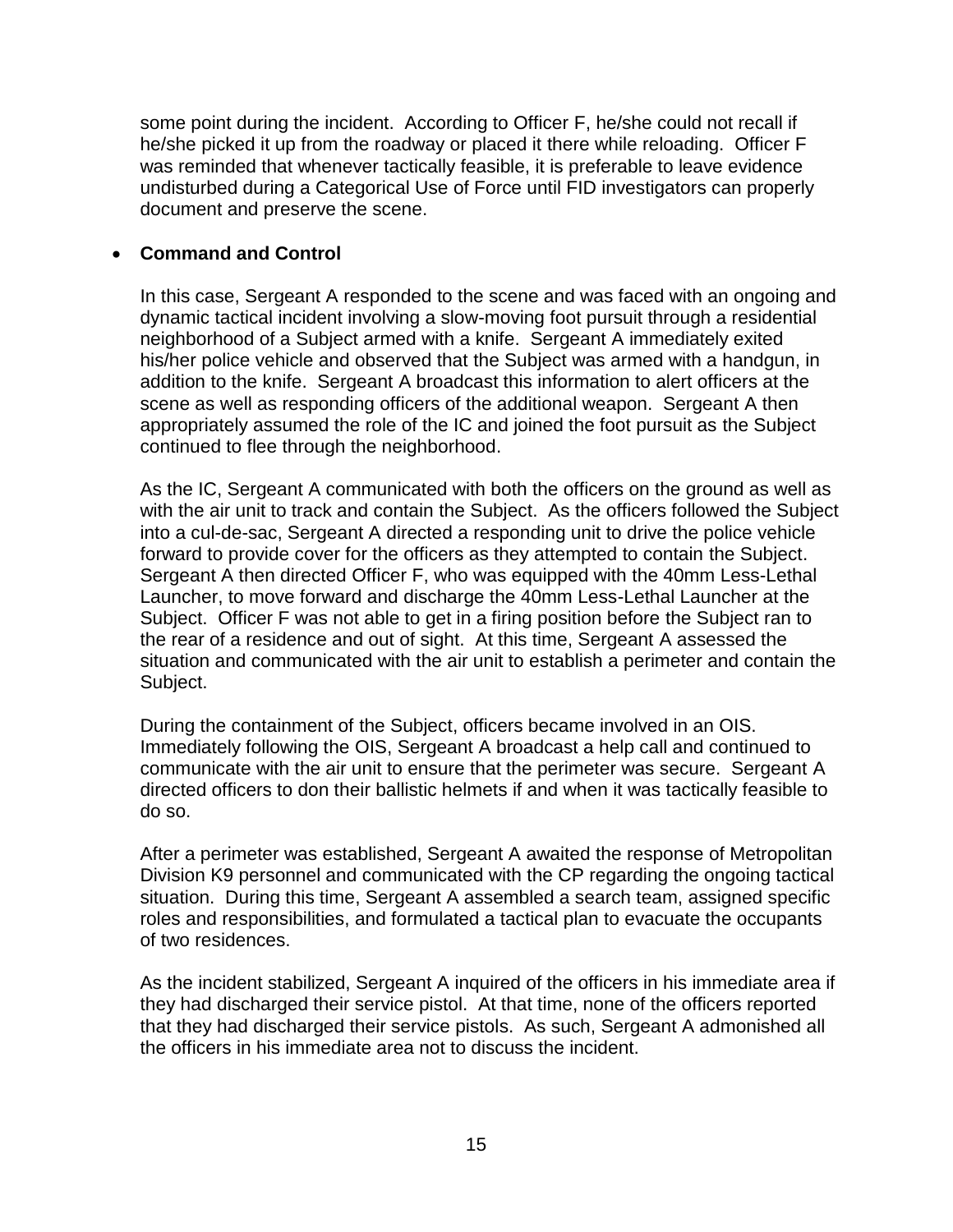The FID investigation revealed that after the OIS, Officers J and K volunteered to redeploy to a position on the perimeter. Sergeant A approved the officers' request but was unaware that the officers had discharged their service pistols. Consequently, Officers J and K were not present when Sergeant A attempted to identify the involved personnel.

The BOPC evaluated Sergeant A's actions during this incident and noted that he/she demonstrated active leadership and displayed a calm and patient demeanor throughout the incident. Sergeant A utilized time, planning, additional resources, and communication to effectively manage an ongoing and dynamic tactical incident, contain the Subject and ensure a smooth transition when Metropolitan Division K9 supervisors arrived and assumed control of the tactical operation. As such, the BOPC determined, that the command and control exercised by Sergeant A during the incident was exemplary. Sergeant A's actions were consistent with Department supervisory training and met the BOPC's expectations of a leader during a critical incident.

Sergeant B responded and identified Officers J and K as being involved in the OIS. Sergeant B separated the officers, obtained an independent PSS from each officer and then monitored the officers.

The actions of Sergeant B were consistent with Department supervisory training and met the BOPC's expectations of a field supervisor during a critical incident.

Sergeant C responded, assumed the role of IC, and established a CP at an appropriate location. Sergeant C maintained communication with Sergeant A during the ongoing tactical situation and coordinated with K9 Sergeant D throughout the incident regarding K9 tactical operations. During this time, Sergeant C approved the K9 deployment and search plan, the K9 search announcement exemption, the use of Metropolitan line platoon officers as part of the K9 search team, and the use of Less-Lethal force options. Additionally, Sergeant C coordinated with Lieutenant A and Commander A regarding SWAT operations and the use of a chemical agent to get the Subject to surrender peacefully without the use of additional force.

The BOPC evaluated Sergeant C's actions during this incident and noted that he/she demonstrated active leadership throughout the incident. The BOPC determined, Sergeant C's actions during this critical incident were consistent with Department supervisory training and met with their expectations of a field supervisor during a critical incident.

Sergeant D responded to the CP and met with Sergeant C to discuss the ongoing tactical situation. During this time, Sergeant D coordinated with the K9 search teams to develop a tactical plan to search for the Subject. The plan included a K9 search announcement exemption and the use of Metropolitan line platoon officers as part of the K9 search team. After one of the K9 search teams located the Subject, Sergeant D joined the K9 search team, assumed command and control of the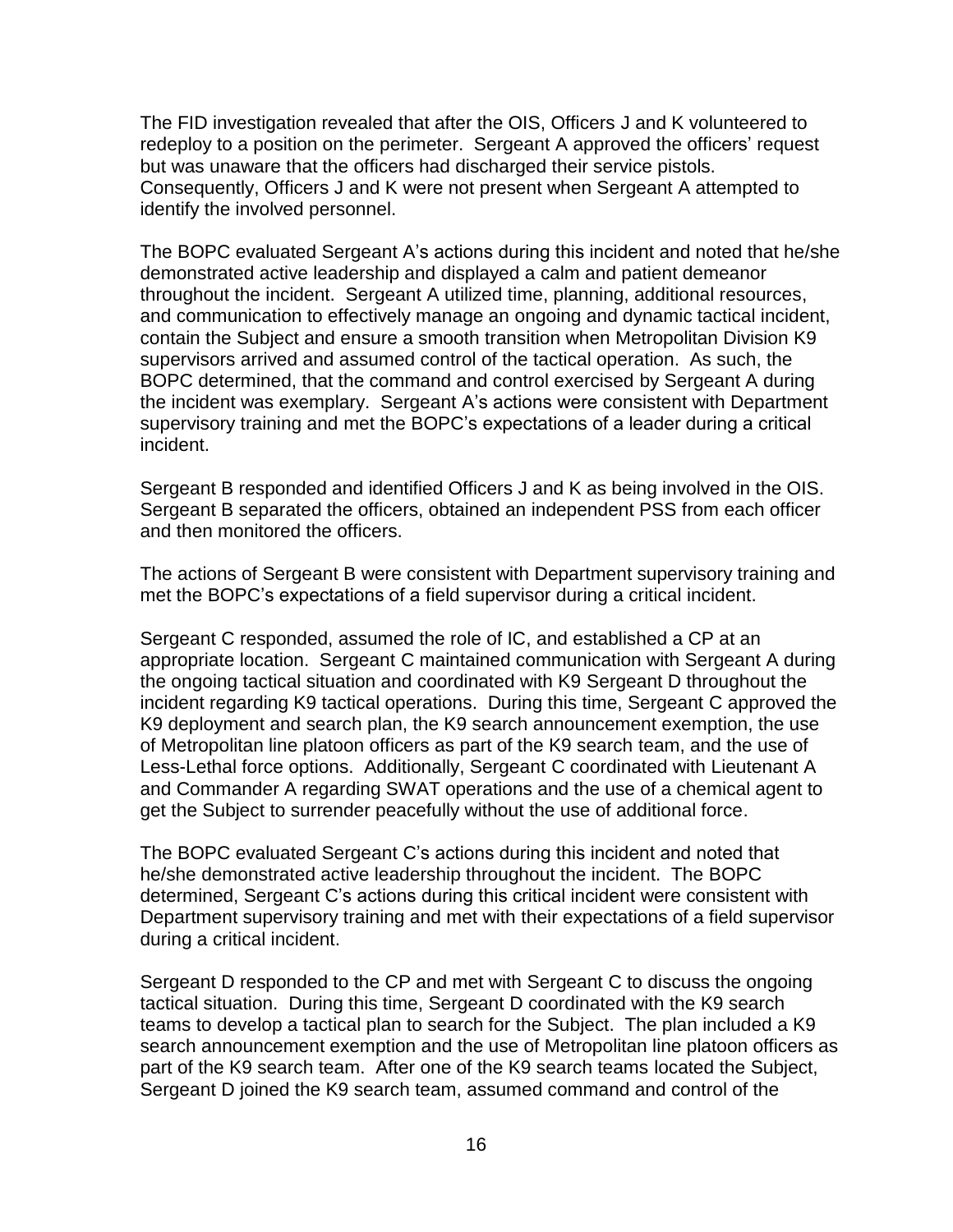ongoing tactical operation, and assigned specific roles including communication, lethal, and less-lethal responsibilities.

Sergeant D then calmly and patiently attempted to communicate with the Subject to gain his compliance and resolve the situation peacefully, without using force. After verbalizing with the Subject for several minutes, Sergeant D observed that he was not moving and was possibly severely injured. Sergeant D was mindful that the Subject still posed an immediate threat of violence or physical harm based upon his location behind a tree and the strong possibility that he was still armed. At this time, Sergeant D ensured that an RA was staged nearby and with the approval of the IC, formulated a tactical plan to utilize less-lethal munitions to determine if the Subject was actually incapacitated or if he was attempting to bait the officers into approaching his location. After less-lethal munitions were deployed, Sergeant D advised the IC that the Subject crawled under a wooden fence into a small pool equipment enclosure.

Sergeant D then obtained a bullhorn and along with a bi-lingual K9 officer, verbalized with the Subject to get him to surrender in both English and Spanish. During this time, Sergeant D directed K9 officers to have a ballistic shield standing by and to set up high intensity lights to illuminate the Subject's location. After approximately 25 minutes, Sergeant D assessed the situation, determined that the Subject met the criteria of a barricade and requested that Metropolitan Division SWAT resources respond to the scene. As the K9 officers and supervisor awaited the arrival of SWAT personnel, they continued their attempts to communicate with the Subject for an additional 70 minutes, without success.

The BOPC evaluated Sergeant D's actions during this incident and noted that he/she demonstrated active leadership and displayed an extremely calm, patient, and professional demeanor throughout the incident. He/she provided clear and concise direction and continually ensured all personnel understood the mission and their specific assignments. Sergeant D ensured there was adequate containment, assigned specific roles and responsibilities, and continuously attempted to utilize time, planning, and communication to de-escalate and effectively manage an ongoing and dynamic tactical incident. Sergeant D exhausted all available options to get the Subject to surrender peacefully and then re-evaluated and appropriately recognized that the situation met the criteria for a barricade. Sergeant D then ensured a smooth transition when SWAT supervisors and personnel arrived and assumed operational control of the tactical operation. The BOPC determined that Sergeant D's actions during this critical incident were exemplary, consistent with Department supervisory training, and met the BOPC's expectations of a field supervisor during a critical incident.

Sergeant E responded to the CP and met with the IC, Sergeant C. Sergeant E then responded to the backyard of the residence and met with Sergeant D to discuss the ongoing tactical operation. During this time, SWAT personnel assumed operational control of the tactical incident and replaced K9 personnel. Sergeant E directed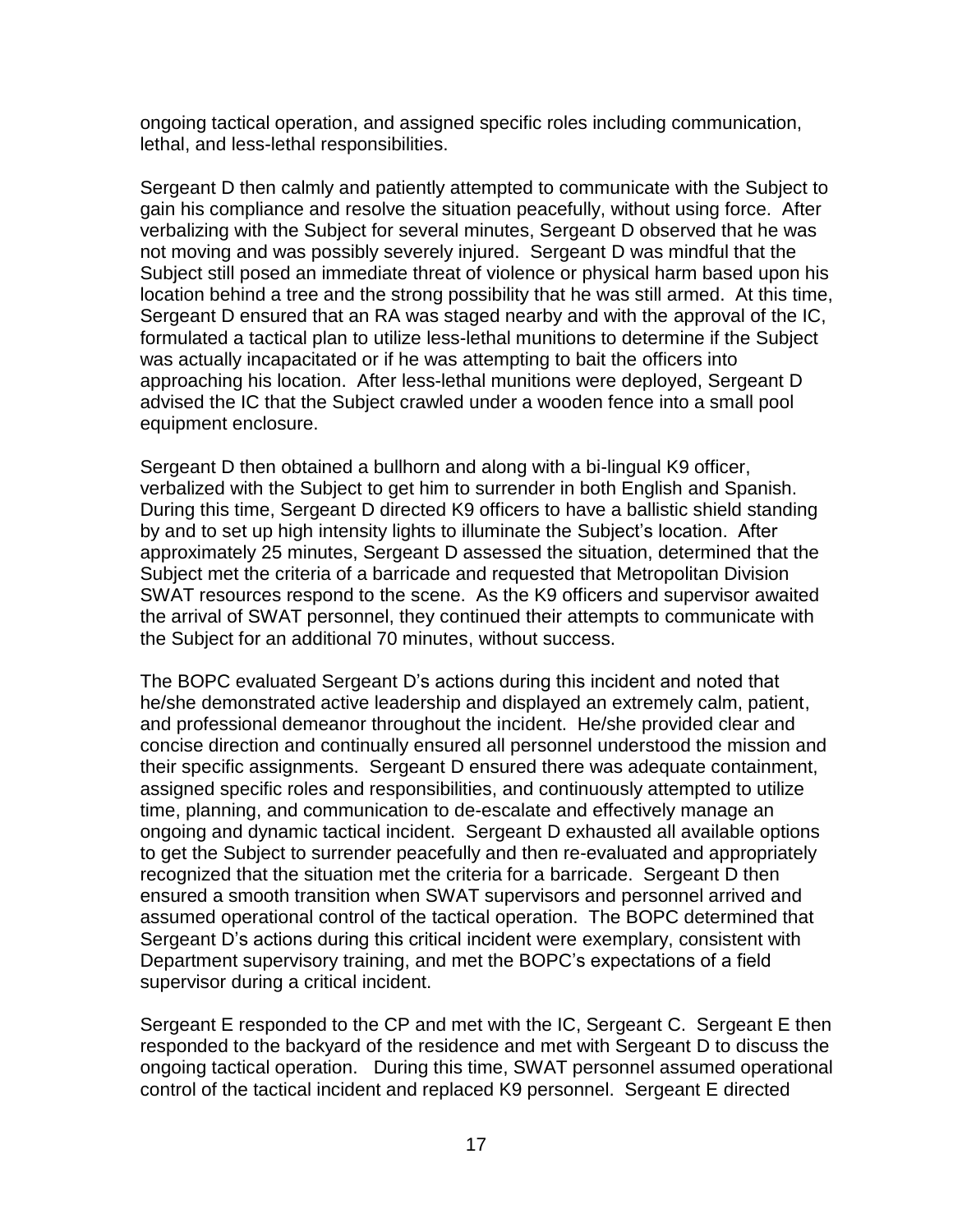SWAT personnel to remainon the tactical channel, so that patrol personnel, Metropolitan line platoon personnel, and K9 personnel all had a real time situational awareness of the ongoing SWAT tactical operation.

Sergeant E then formulated a tactical plan to utilize a robot to remotely open lines of communication between CNT personnel and the Subject. During this time, Sergeant E ensured that medical personnel were staged at the scene. Despite their efforts in both Spanish and English, CNT personnel were not able to establish a dialogue with the Subject. After approximately two hours, SWAT and CNT personnel exhausted all their efforts to communicate with the Subject and get him to surrender peacefully. At this time, Sergeant E formulated a tactical plan to deploy a chemical agent into the wooden pool equipment enclosure to get the Subject to surrender peacefully. Sergeant E communicated his/her plan to the leadership at the command post and received approval from Sergeant C, Lieutenant A, and Commander A. Sergeant E then directed SWAT personnel to deploy the chemical agent into the enclosure. Once the chemical agent was deployed, SWAT personnel continuously and calmly communicated with the Subject to exit the enclosure. The Subject exited the enclosure and was taken into custody without further incident.

The actions of Sergeant E, along with Commander A and Lieutenant A, during this critical incident, were consistent with Department supervisory training and met the BOPC's expectations of field supervisors during a critical incident.

• The evaluation of tactics requires that consideration be given to the fact that officers are forced to make split-second decisions under very stressful and dynamic circumstances. Tactics are conceptual and intended to be flexible and incident specific, which requires that each incident be looked at objectively and the tactics be evaluated based on the totality of the circumstances.

In conducting an objective assessment of this case, the BOPC found Officer E's tactics to warrant Administrative Disapproval and Sergeants A, C, and D, along with Officers A, B, C, D, F, J, K, and M's tactics to warrant a Tactical Debrief.

## **B. Drawing and Exhibiting**

### • **Officer A**

### First Occurrence

According to Officer A, as he/she was placing the police vehicle in park, the Subject approached to within approximately one foot of a female citizen who was standing in her driveway. Officer A observed that the Subject was armed with a knife. Officer A exited the police vehicle, drew his/her service pistol, and gave the Subject commands to let him/her see the Subject's hands.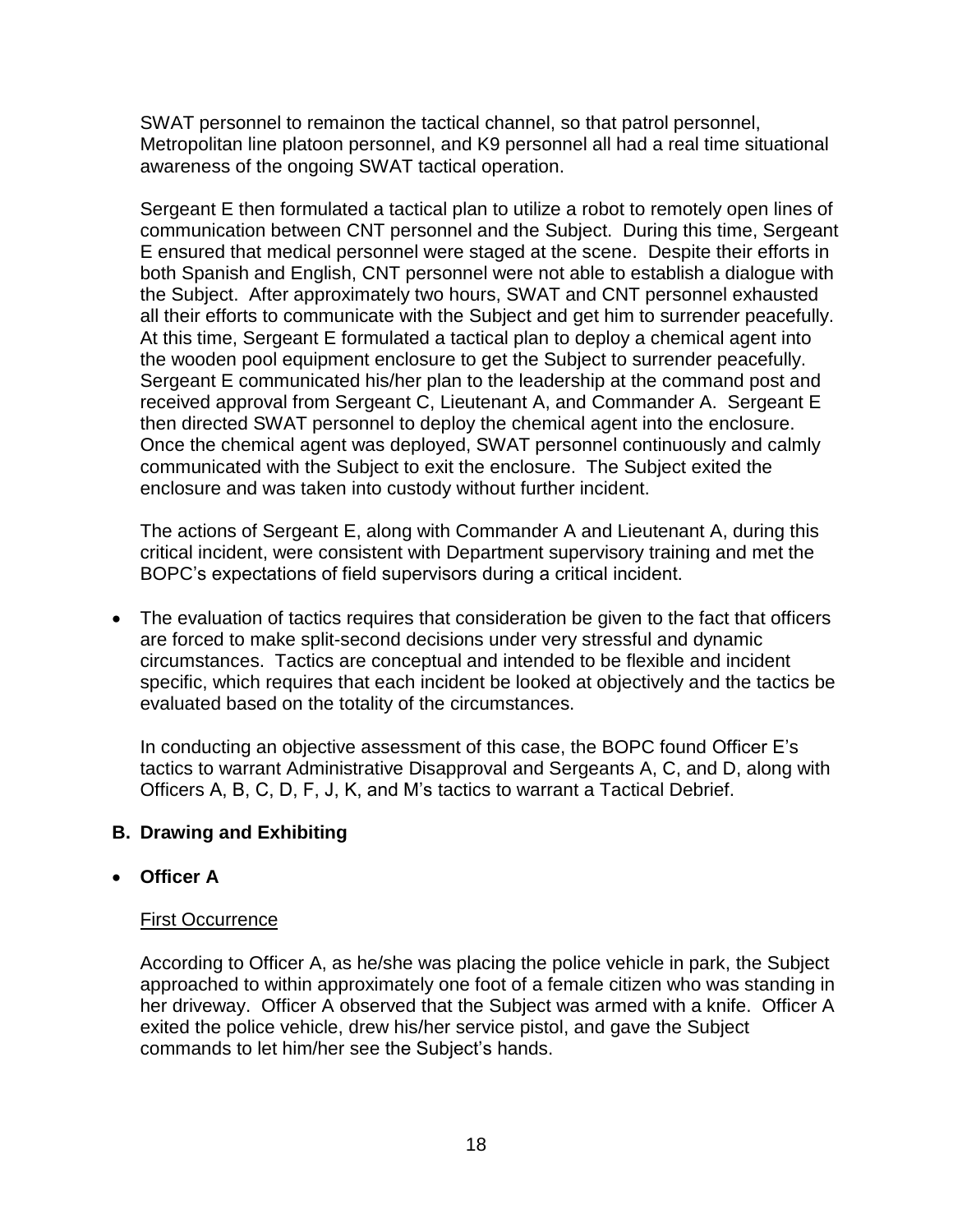#### Second Occurrence

According to Officer A, when he/she heard Officer B call out that the Subject was running on streets, Officer A drew his/her service pistol a second time because he/she still considered the Subject a threat.

#### Third Occurrence

According to Officer A, he/she drew his/her service pistol when he/she believed the Subject was attempting to force entry into the residence while armed with a knife and handgun.

#### • **Officer B**

#### First Occurrence

According to Officer B, he/she and Officer A followed the Subject as he traveled down the street, Officer B drew his/her service pistol because he/she momentarily lost sight of the Subject and did not want the Subject coming back out toward him/her armed with a knife.

#### Second Occurrence

According to Officer B, he/she believed he/she drew his/her service pistol a second time when he/she heard gunshots.

### • **Officer C**

According to Officer C, he/she drew his/her service pistol when he/she observed the Subject holding a knife in his hand as he approached the front of a residence.

### • **Officer D**

#### First Occurrence

According to Officer D, upon his/her and Officer C's arrival at the scene, Officers A and B asked them to cover the front of the residence. Based upon the information that the Subject was armed with a knife and had previously attempted to enter residences, Officer D exited the police vehicle, assumed a position of cover behind the open passenger door of the police vehicle and drew his/her service pistol.

#### Second Occurrence

According to Officer D, as they tracked the Subject, he/she observed that the Subject was holding a shiny long object in his left hand, which Officer D believed was a knife. Officer D then heard an officer state that the Subject was armed with a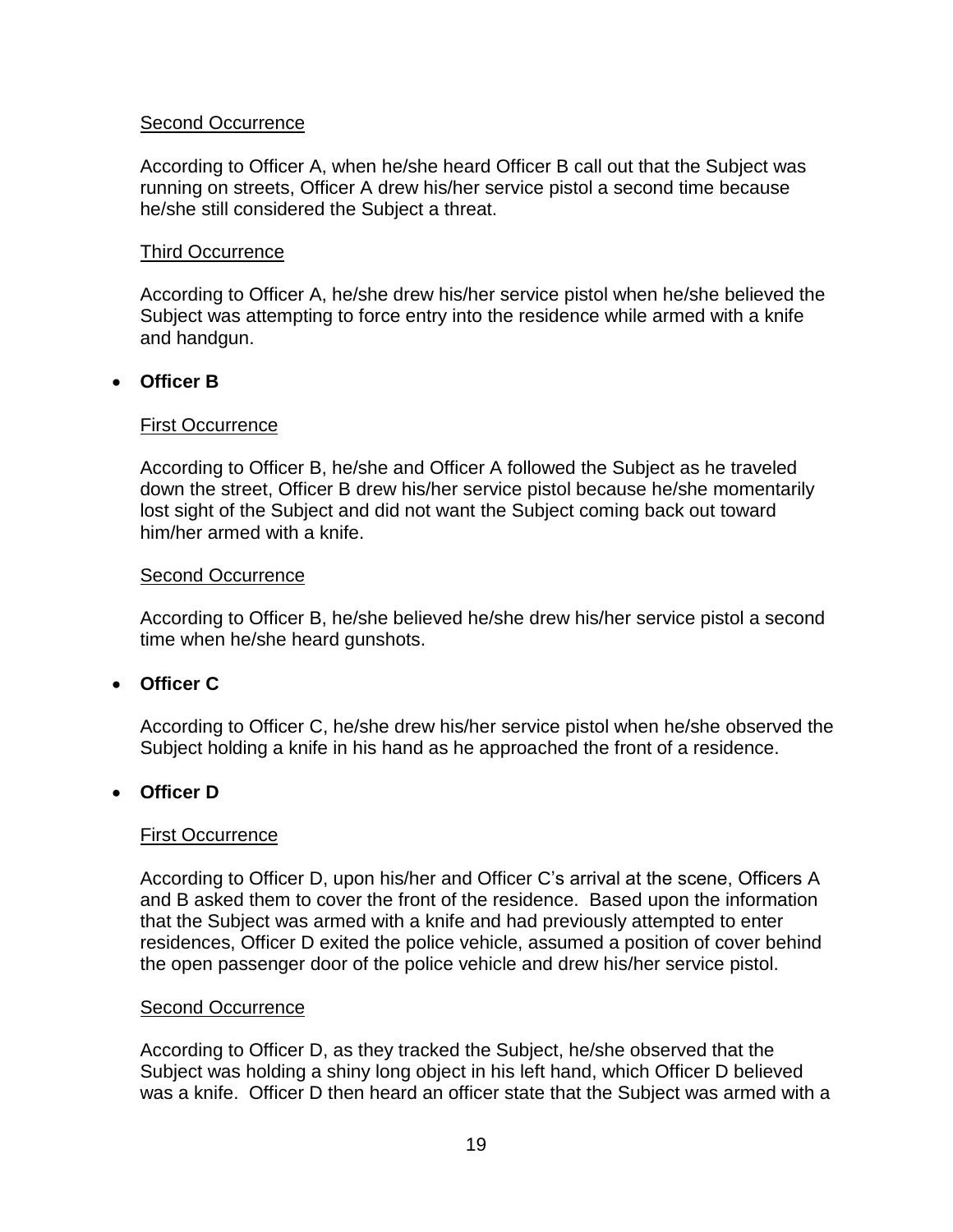handgun. Consequently, each time the Subject looked back in his/her direction, Officer D stopped behind a tree and drew his/her service pistol. Officer D believed this occurred once or twice during the foot pursuit.

#### Third Occurrence

According to Officer D, as the officers followed the Subject, he/she drew his/her service pistol and assumed a position of cover behind a police vehicle.

### • **Officer E**

#### First Occurrence

According to Officer E, he/she exited the police vehicle and observed that the Subject was holding a handgun in his right hand. Based upon his/her observations, Officer E drew his/her service pistol and assumed a position of cover behind an open passenger side door.

#### Second occurrence

According to Officer E, he/she observed the Subject try to open a gate onone side of the cul-de-sac. At that point, Officer E opened the front passenger side door of the police vehicle for cover and drew his/her service pistol.

### Third Occurrence

A review of Officer E's BWV revealed that after Officer E re-positioned the police vehicle, he/she ran in the roadway past Officers J and K's police vehicle to a third police vehicle parked in the roadway. Officer E then left his/her position of cover behind that police vehicle, walked up onto the front yard of the residence, assumed a position of cover behind a palm tree, and drew his/her service pistol.

#### Fourth Occurrence

According to Officer E, after the Subject went into the backyard of the residence, he/she deployed his/her Patrol Rifle since the Subject was armed with a handgun. Officer E then assisted with the evacuation of the occupants in nearby homes.

### • **Officer J**

According to Officer J, he/she received information while en route to the location that the Subject was armed with both a knife and a handgun. Upon arrival, Officer J observed the Subject who was armed with a handgun, at the end of the cul-de-sac. The Subject then ran towards the residence. Officer J parked his/her police vehicle, exited, and drew his/her service pistol.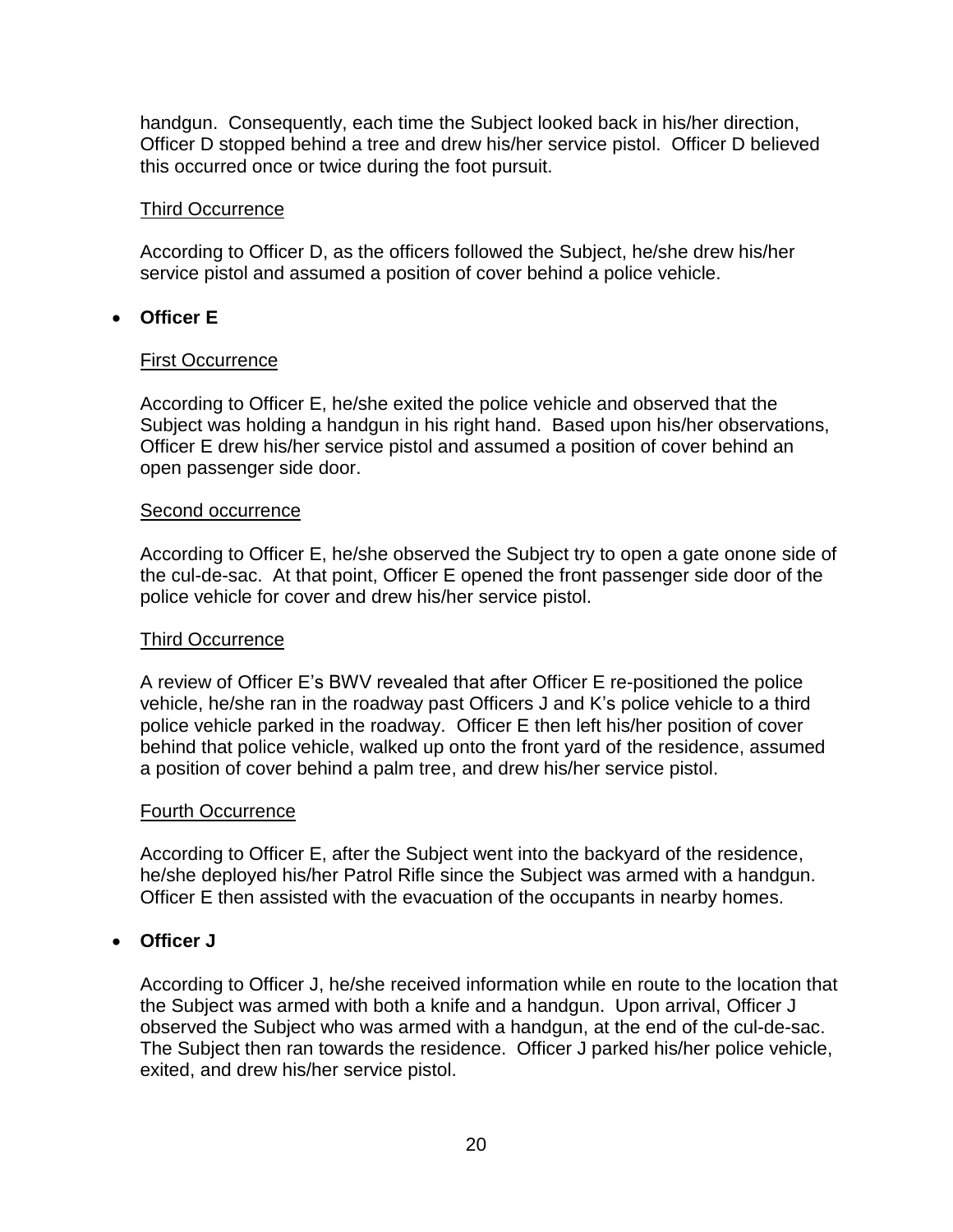## • **Officer K**

According to Officer K, upon arrival, he/she observed the Subject walking at a quick pace, Officer K exited the passenger side of his/her police vehicle, and drew his/her service pistol because the Subject was reported to be armed with a knife and a handgun.

## • **Sergeant A**

According to Sergeant A, as soon as he/she turned the corner, he/she observed the Subject running down the street towards his/her police vehicle. Sergeant A was not expecting the Subject to be right in front of him/her when he/she made the turn. Consequently, with the Subject quickly approaching, Sergeant A immediately exited the police vehicle and drew his/her service pistol because he/she could see that the Subject was holding something in his hand and knew that it was a knife.

The BOPC conducted a review of the circumstances of the incident and considered several factors related to the drawing and exhibiting of firearms by the involved officers. The BOPC noted that the incident escalated when the Subject was observed by officers holding a knife. The Subject was later observed to be also holding a handgun. Possession of either of these weapons by a Subject could form the basis of a reasonable belief that the tactical situation could escalate to one involving the use of deadly force by officers.

Based on the totality of the circumstances, the BOPC determined that an officer with similar training and experience as Sergeant A, along with Officers A, B, C, D, E, J and K's while faced with similar circumstances, would reasonably believe that there was a substantial risk the situation may escalate to the point where deadly force may be justified.

Therefore, the BOPC found Sergeant A, along with Officers A, B, C, D, E, J, and K's drawing and exhibiting of a firearm to be In Policy.

# **C. Less-Lethal Use of Force**

• **Officer F –** (40mm Less-Lethal Launcher, two rounds)

### First Round

According to Officer F, he/she was positioned behind a black and white police vehicle when he/she observed the Subject come out from the side of the residence. The Subject walked across the driveway, towards the front door of the residence, while holding a knife out to his side. At that point, Officer F heard multiple officers giving the Subject commands to stop and drop the knife. The Subject did not comply with the commands and continued to walk across the driveway towards the front door of the residence. Officer F discharged one round from his/her 40mm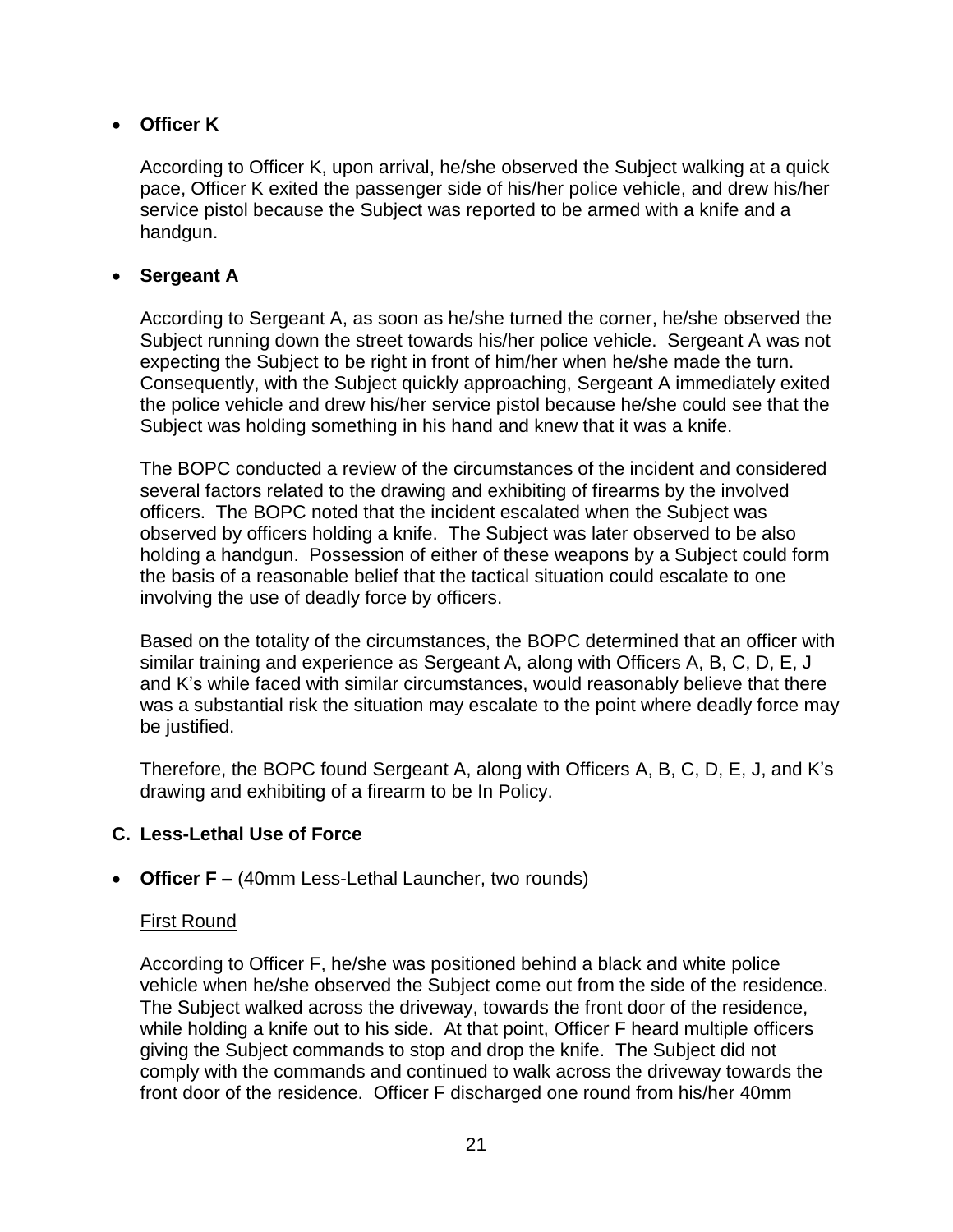Less-Lethal Launcher at the Subject's abdomen area to stop his actions and prevent him from possibly breaking into the residence and possibly harming the people inside.

The investigation revealed that Officer F discharged his/her 40mm Less-Lethal Launcher simultaneous to Officer K firing his/her third round from his/her service pistol.

### Second Round

According to Officer F, after discharging the first 40mm round, he/she assessed and observed that the first round struck the Subject in his abdomen area. The Subject continued to walk towards the front door of the residence, while still holding the knife in his hand. Based upon his observations, Officer F believed that the first round did not have any effect on the Subject and there was a high likelihood that the Subject was going to break into the residence and possibly cause serious bodily injury to the people inside. Consequently, Officer F discharged a second round from his/her 40mm Less-Lethal Launcher at the Subject's abdomen area to stop his actions.

• **Officer M** – (40mm Less-Lethal Launcher, two rounds)

## First and Second Rounds

According to Officer M, the Subject was located behind a tree that was on the side of the pool. Officer M and the K9 personnel were positioned on the opposite side of the pool. From Officer M's position of cover behind a pillar, he/she could only see the Subject from his feet to just beneath his waistband. Officers gave the Subject commands to stand up and advised him that he would not be hurt and they were there to help him. The Subject did not respond to the commands. Believing that the Subject posed an immediate threat to the officers and the public, Officer M discharged one round from his/her 40mm Less-Lethal Launcher at the Subject. Officer M assessed and observed that the round grazed the top of the Subject's right leg. The Subject did not respond, and Officer M believed that the first 40mm round was ineffective. Based upon his/her observations, Officer M discharged a second round from his/her 40mm Less-Lethal Launcher at the Subject.

### • **Officer M** – (Beanbag shotgun, one round)

According to Officer M, after discharging the second 40mm round, he/she assessed and observed that the second 40mm round struck the Subject on his right knee with no response from the Subject. As a result, Officer M believed the 40mm Less-Lethal Launcher was not going to be effective. At that point, it was decided that they were going to utilize the beanbag shotgun because the Subject still remained an immediate threat to the officers and the public. Officer M transitioned to a beanbag shotgun and fired one Super Sock round from his/her beanbag shotgun at the Subject to control his actions.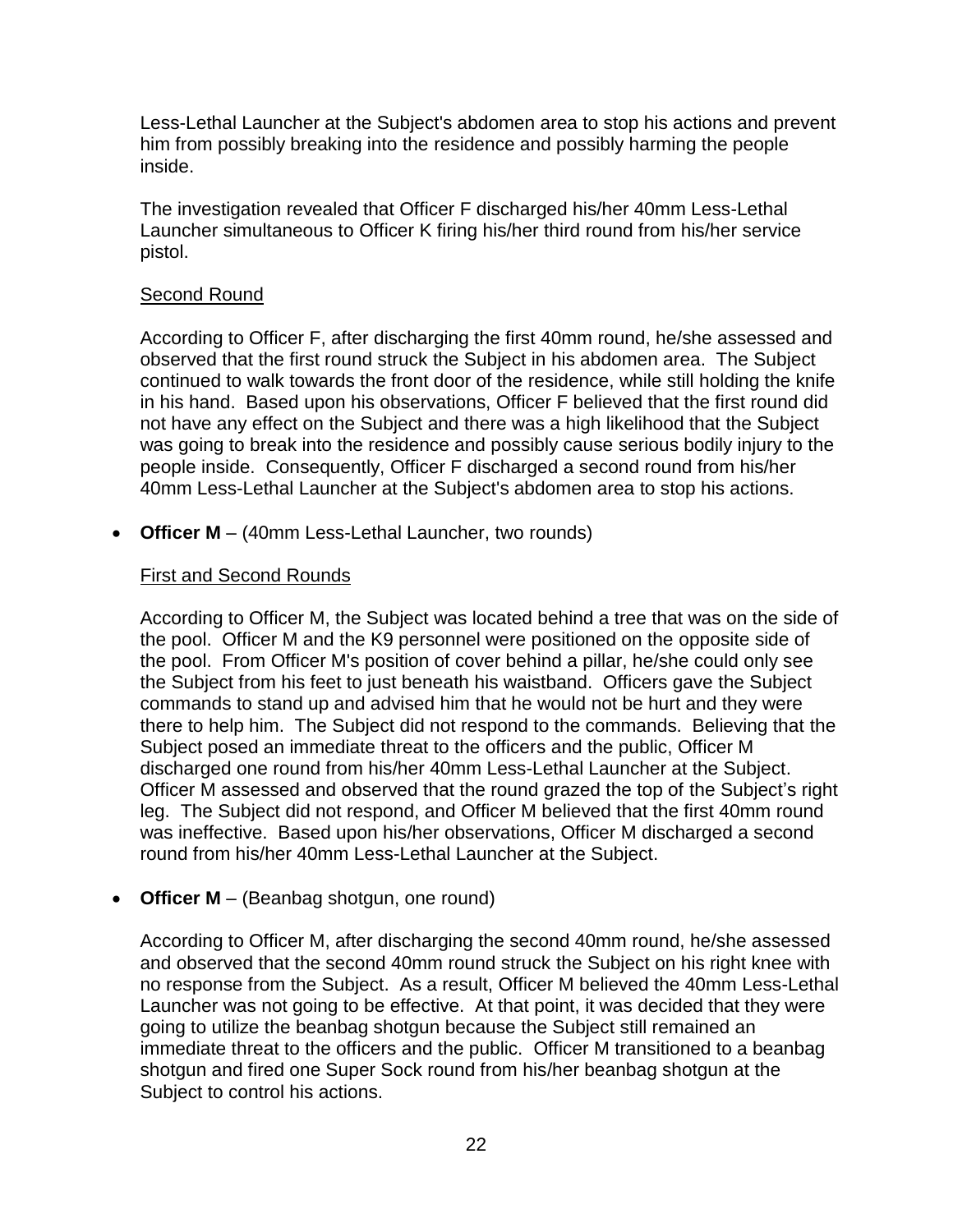The BOPC conducted a thorough review of the investigation and considered several factors in determining the reasonableness of Officer M's use of the 40mm Less-Lethal Launcher and the Beanbag shotgun. The BOPC noted that the Subject's actions, including his decision to continuously attempt to evade the officers, his position of advantage behind the large tree, and his attempt to break into and enter a residence while armed with a knife and a handgun, all contributed to the decision to use this tactic in this circumstance. While remaining partially obstructed behind a large tree, the Subject refused to communicate with the officers, did not move in response to the officers' actions, and was believed to be still armed with the handgun and knife. The BOPC believed that based upon these factors, the Subject posed an ongoing and immediate threat to the officers and the residents in the surrounding neighborhood.

Based upon the totality of the circumstances, the BOPC determined that an officer with similar training and experience as Officer M while faced with similar circumstances, would believe the same application of Less-Lethal force to be reasonable to control the Subject's actions.

Therefore, the BOPC found Officers F and M's Less-Lethal Use of Force to be objectively reasonable and In Policy.

### **D. Lethal Use of Force**

• **Officer J –** (pistol, one round)

According to Officer J, the Subject was carrying a handgun as he started to walk towards one end of the residence. Officer J gave the Subject commands to turn around and drop the gun. The Subject did not comply with Officer J's commands and pointed the handgun toward his/her fellow officers. As the Subject continued moving south, the Subject moved in front of him/her and Officer J observed him make a lifting motion with the same hand that he/she had originally observed holding the handgun. In fear that the Subject was going to point the handgun at him/her and start shooting at him/her, Officer J fired one round from his/her service pistol at the Subject to stop the threat.

• **Officer K –** (pistol, three rounds)

### Rounds One and Two

According to Officer K, from his/her position behind the engine block of the passenger side of his/her police vehicle, he/she observed the Subject reappear from the side of the residence and walk across the driveway, while holding a handgun in his right hand and the knife in his left hand. The Subject had the handgun displayed across his midsection, parallel to the ground and perpendicular to his body. As the Subject walked, his body was canted slightly to the left, in Officer K's direction and